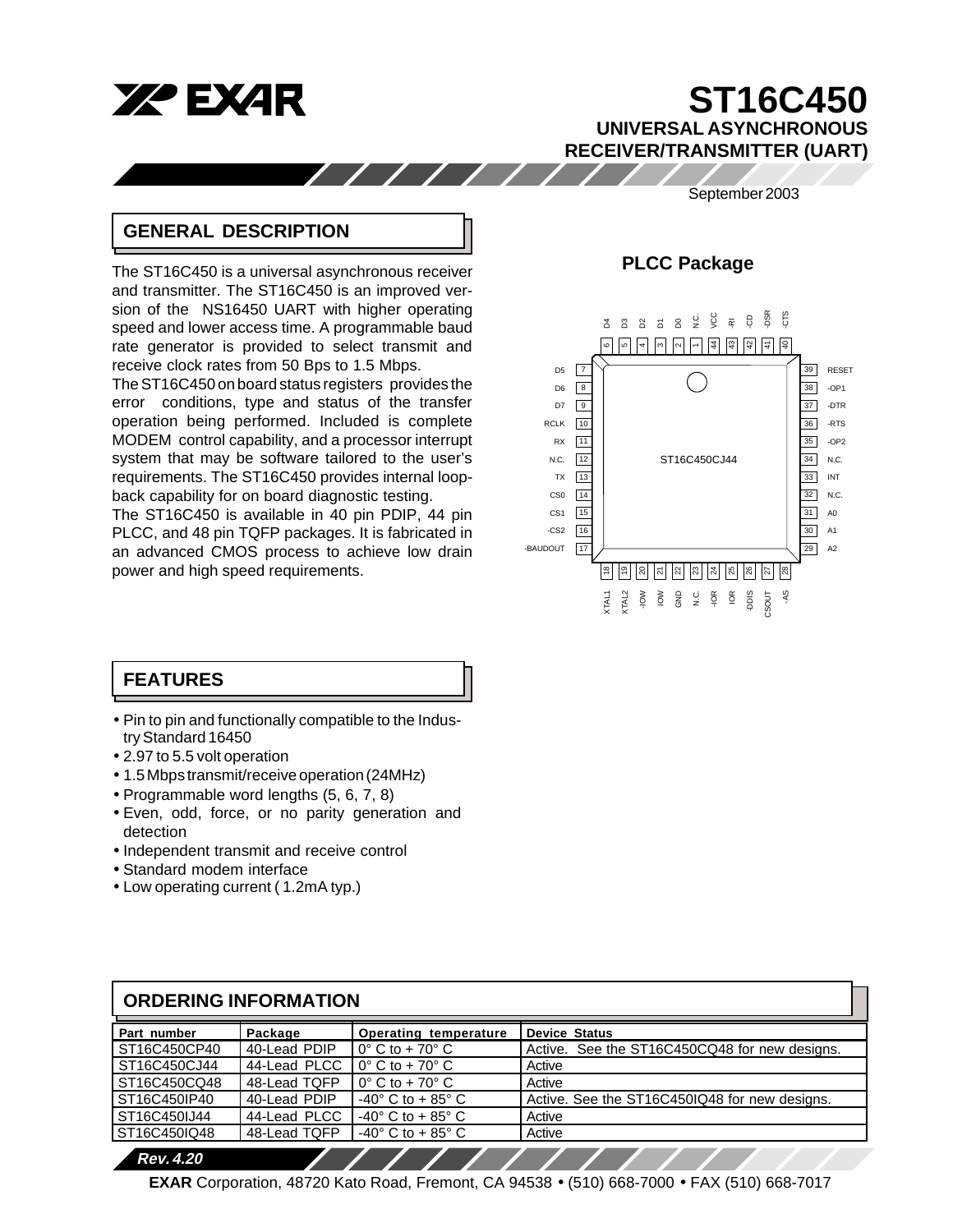

# **Figure 1, PACKAGE DESCRIPTION, ST16C450**

# **48 Pin TQFP Package 40 Pin DIP Package**





J.

**Rev. 4.20**

 $\sqrt{1111}$ 

 $\overline{\phantom{a}}$ 

 $\overline{\phantom{a}}$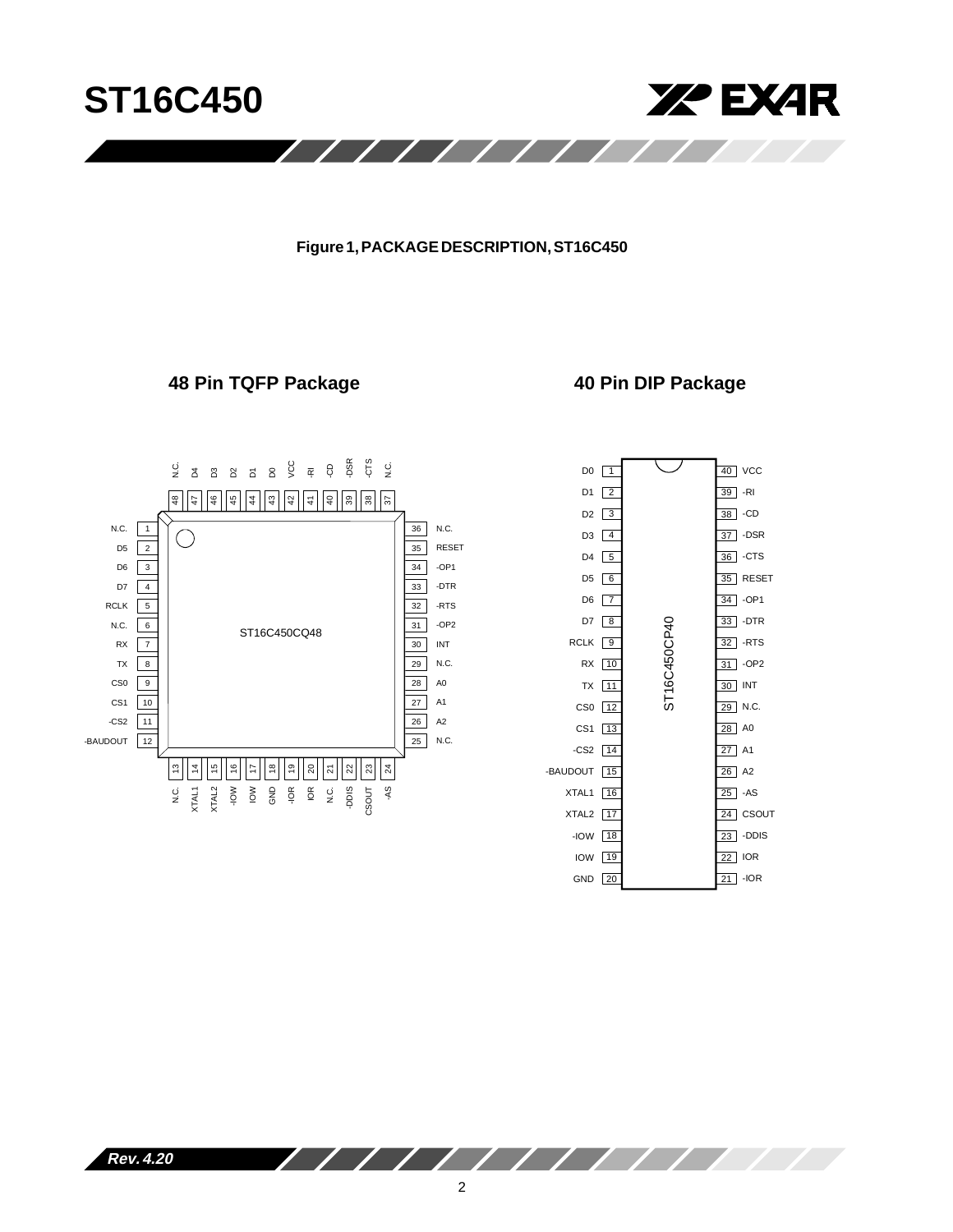

# **Figure 2, BLOCK DIAGRAM**



**Rev. 4.20**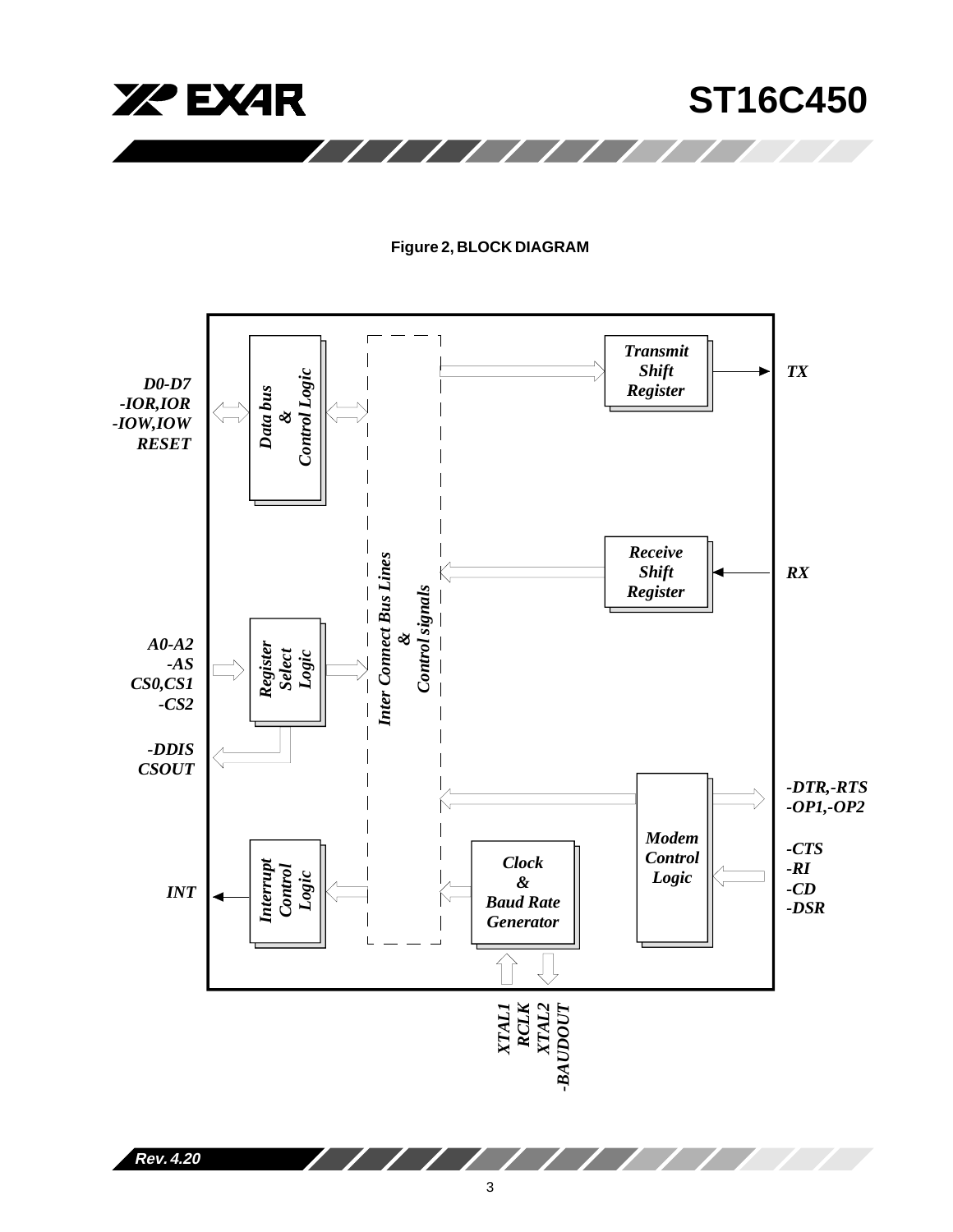

# **SYMBOL DESCRIPTION**

| <b>Symbol</b>   | 40      | Pin<br>44 | 48               | Signal<br>type           | <b>Pin Description</b>                                                                                                                                                                                                                                                                                                                                                                                                             |
|-----------------|---------|-----------|------------------|--------------------------|------------------------------------------------------------------------------------------------------------------------------------------------------------------------------------------------------------------------------------------------------------------------------------------------------------------------------------------------------------------------------------------------------------------------------------|
| A <sub>0</sub>  | 28      | 31        | 28               | $\mathbf{I}$             | Address-0 Select Bit Internal registers address selection.                                                                                                                                                                                                                                                                                                                                                                         |
| A1              | 27      | 30        | 27               | I                        | Address-1 Select Bit Internal registers address selection.                                                                                                                                                                                                                                                                                                                                                                         |
| A2              | 26      | 29        | 26               | I.                       | Address-2 Select Bit Internal registers address selection.                                                                                                                                                                                                                                                                                                                                                                         |
| <b>IOR</b>      | 22      | 25        | 20               | $\overline{\phantom{a}}$ | Read data strobe. Its function is the same as -IOR (see -<br>IOR), except it is active high. Either an active -IOR or IOR<br>is required to transfer data from 16C450 to CPU during a<br>read operation.                                                                                                                                                                                                                           |
| CS <sub>0</sub> | 12      | 14        | 9                | I                        | Chip Select-0. Logical 1 on this pin provides the chip select-<br>0 function.                                                                                                                                                                                                                                                                                                                                                      |
| CS <sub>1</sub> | 13      | 15        | 10               | I                        | Chip Select-1. Logical 1 on this pin provides the chip select-<br>1 function.                                                                                                                                                                                                                                                                                                                                                      |
| $-CS2$          | 14      | 16        | 11               | I                        | Chip Select -2. Logical 0 on this pin provides the chip select-<br>2 function.                                                                                                                                                                                                                                                                                                                                                     |
| <b>IOW</b>      | 19      | 21        | 17               | $\mathsf{l}$             | Write data strobe. Its function is the same as -IOW (see -<br>IOW), but it acts as an active high input signal. Either -IOW<br>or IOW is required to transfer data from the CPU to<br>ST16C450 during a write operation.                                                                                                                                                                                                           |
| -AS             | 25      | 28        | 24               | L                        | Address Strobe. A logic 0 transition on -AS latches the state<br>of the chip selects and the register select bits, A0-A2. This<br>input is used when address and chip selects are not stable<br>for the duration of a read or write operation, i.e., a micropro-<br>cessor that needs to de-multiplex the address and data bits.<br>If not required, the -AS input can be permanently tied to a<br>logic 0 (it is edge triggered). |
| $D0-D7$         | $1 - 8$ | $2 - 9$   | 43-47<br>$2 - 4$ | I/O                      | Data Bus (Bi-directional) - These pins are the eight bit, tri-<br>state data bus for transferring information to or from the<br>controlling CPU. D0 is the least significant bit and the first<br>data bit in a transmit or receive serial data stream.                                                                                                                                                                            |
| <b>GND</b>      | 20      | 22        | 18               | Pwr                      | Signal and Power Ground.                                                                                                                                                                                                                                                                                                                                                                                                           |
| Rev. 4.20       |         |           |                  |                          | $\sqrt{1111111}$                                                                                                                                                                                                                                                                                                                                                                                                                   |

11111111111111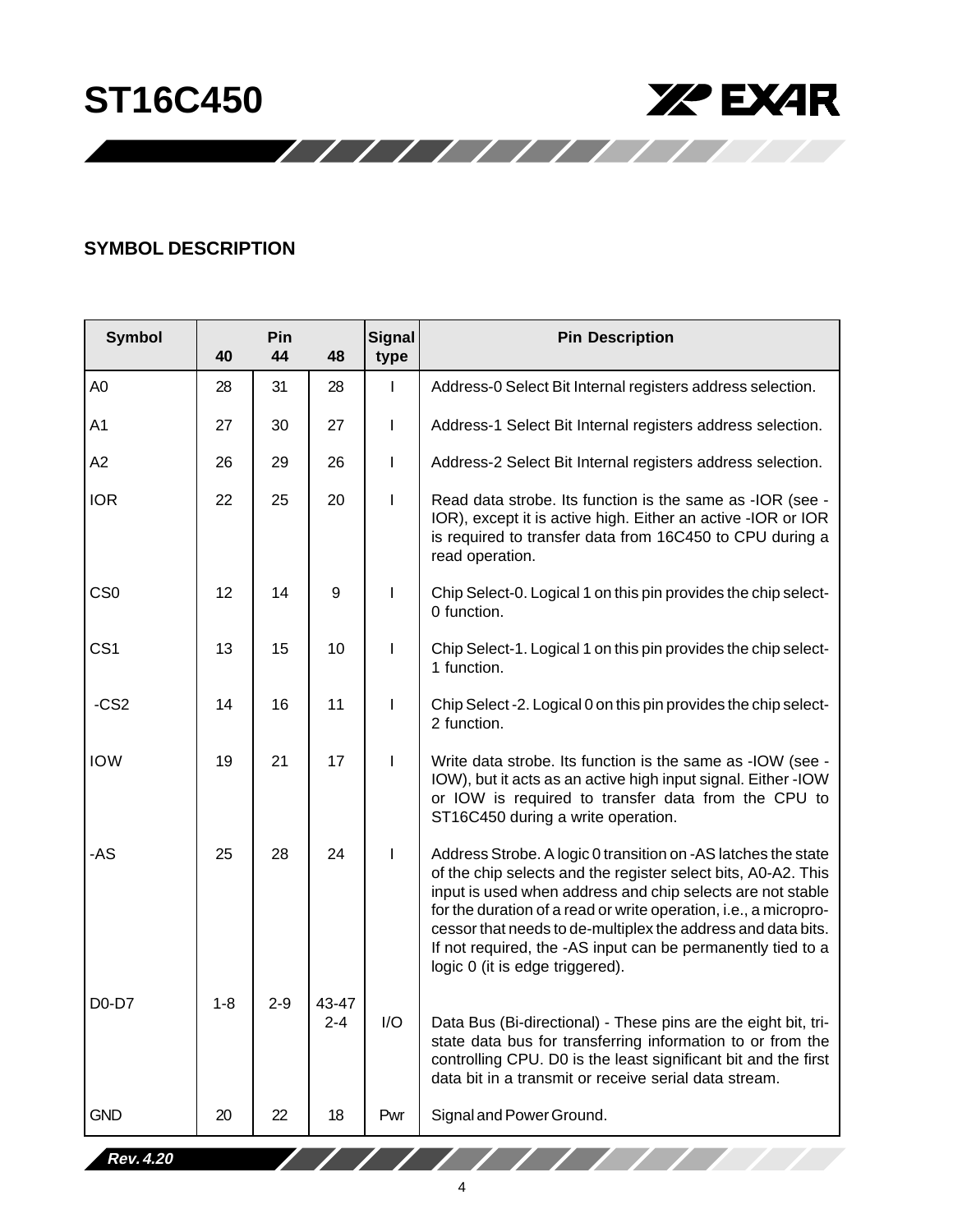



# **SYMBOL DESCRIPTION**

| <b>Symbol</b> | 40 | Pin<br>44 | 48 | <b>Signal</b><br>type | <b>Pin Description</b>                                                                                                                                                                                                                                                                               |
|---------------|----|-----------|----|-----------------------|------------------------------------------------------------------------------------------------------------------------------------------------------------------------------------------------------------------------------------------------------------------------------------------------------|
| -IOR          | 21 | 24        | 19 | $\mathsf I$           | Read data strobe (active low strobe). A logic 0 on this pin<br>transfers the contents of the ST16C450 data bus to the<br>CPU.                                                                                                                                                                        |
| -IOW          | 18 | 20        | 16 | I                     | Write data strobe (active low strobe). A logic 0 on this pin<br>transfers the contents of the CPU data bus to the addressed<br>internal register.                                                                                                                                                    |
| <b>INT</b>    | 30 | 33        | 30 | $\mathsf O$           | Interrupt Request (active high). Interrupts are enabled in the<br>interrupt enable register (IER), and when an interrupt con-<br>dition exists. Interrupt conditions include: receiver errors,<br>available receiver buffer data, transmit buffer empty, or<br>when a modem status flag is detected. |
| <b>CSOUT</b>  | 24 | 27        | 23 | $\mathsf O$           | Chip select out. A high on this pin indicates that the<br>ST16C450 has been enabled by the chip select pin.                                                                                                                                                                                          |
| -BAUDOUT      | 15 | 17        | 12 | $\mathsf O$           | Baud Rate Generator Output. This pin provides the 16X<br>clock of the selected data rate from the baud rate generator.<br>The RCLK pin must be connected externally to -BAUDOUT<br>when the receiver is operating at the same data rate.                                                             |
| -DDIS         | 23 | 26        | 22 | $\mathsf O$           | Drive Disable. This pin goes to a logic 0 when the external<br>CPU is reading data from the ST16C450. This signal can be<br>used to disable external transceivers or other logic func-<br>tions.                                                                                                     |
| -OP1          | 34 | 38        | 34 | $\mathsf O$           | Output-1 (User Defined) - See bit-2 of modem control<br>register (MCR bit-2).                                                                                                                                                                                                                        |
| <b>RESET</b>  | 35 | 39        | 35 | I                     | Reset. (active high) - A logic 1 on this pin will reset the<br>internal registers and all the outputs. The UART transmitter<br>output and the receiver input will be disabled during reset<br>time. (See ST16C450 External Reset Conditions for initial-<br>ization details.)                        |
| <b>RCLK</b>   | 9  | 10        | 5  |                       | Receive Clock Input. This pin is used as external 16X clock<br>input to the receiver section. External connection to -<br>Baudout pin is required in order to utilize the internal baud<br>rate generator.                                                                                           |

11111111111111

**Rev. 4.20**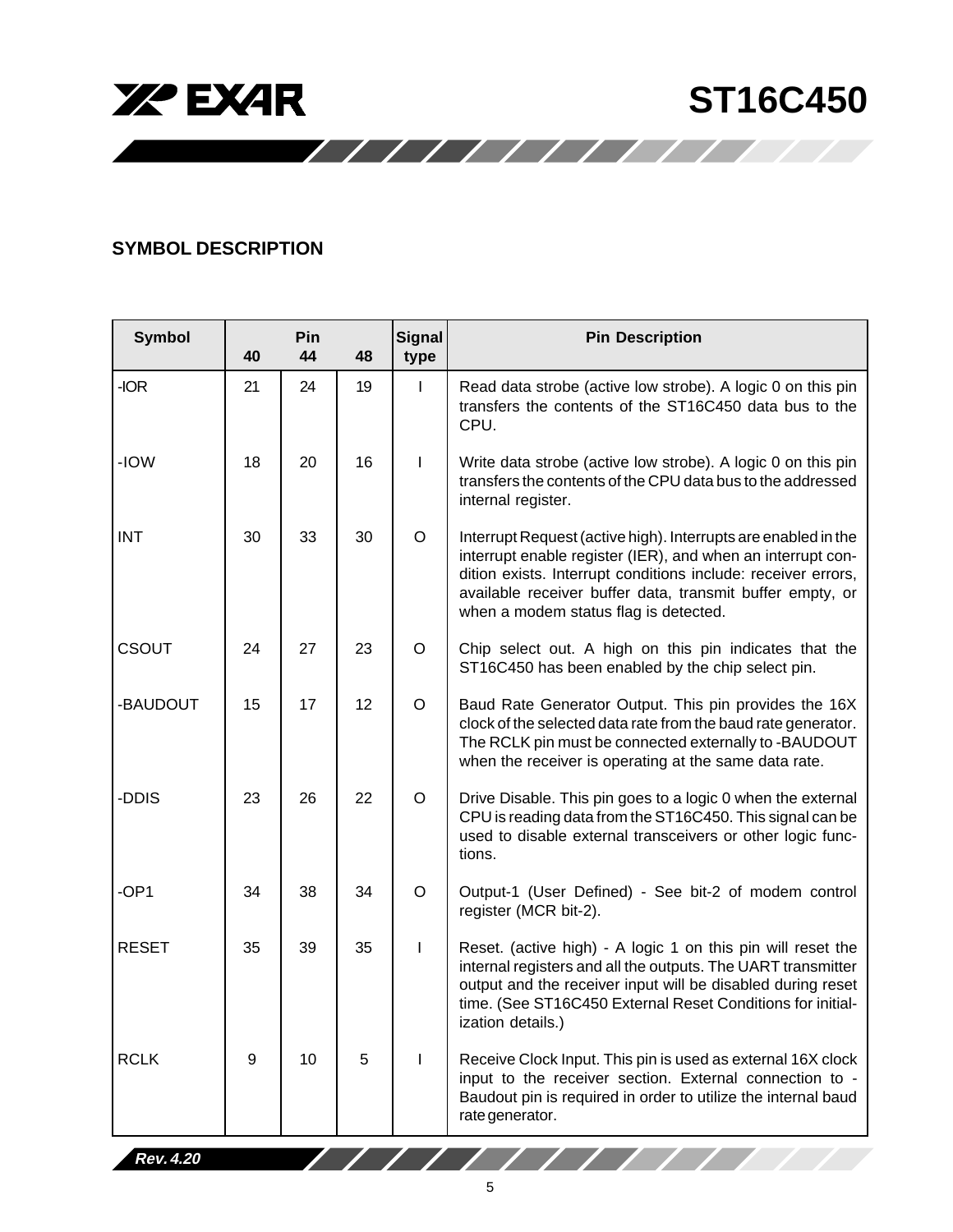

# **SYMBOL DESCRIPTION**

| <b>Symbol</b>     | 40 | Pin<br>44 | 48 | <b>Signal</b><br>type | <b>Pin Description</b>                                                                                                                                                                                                                                                                                                                                                                                                                        |
|-------------------|----|-----------|----|-----------------------|-----------------------------------------------------------------------------------------------------------------------------------------------------------------------------------------------------------------------------------------------------------------------------------------------------------------------------------------------------------------------------------------------------------------------------------------------|
| -OP <sub>2</sub>  | 31 | 35        | 31 | $\mathsf O$           | Output-2 (User Defined). This pin provides the user a general<br>purpose output. See bit-3 modem control register (MCR bit-<br>3).                                                                                                                                                                                                                                                                                                            |
| <b>VCC</b>        | 40 | 44        | 42 | Pwr                   | Power Supply Input.                                                                                                                                                                                                                                                                                                                                                                                                                           |
| XTAL1             | 16 | 18        | 14 | I                     | Crystal or External Clock Input - Functions as a crystal input<br>or as an external clock input. A crystal can be connected<br>between this pin and XTAL2 to form an internal oscillator<br>circuit. An external 1 MW resistor is required between the<br>XTAL1 and XTAL2 pins (see figure 3). Alternatively, an<br>external clock can be connected to this pin to provide<br>custom data rates (Programming Baud Rate Generator<br>section). |
| XTAL <sub>2</sub> | 17 | 19        | 15 | $\circ$               | Output of the Crystal Oscillator or Buffered Clock - (See also<br>XTAL1). Crystal oscillator output or buffered clock output.                                                                                                                                                                                                                                                                                                                 |
| -CD               | 38 | 42        | 40 | I                     | Carrier Detect (active low) - A logic 0 on this pin indicates<br>that a carrier has been detected by the modem.                                                                                                                                                                                                                                                                                                                               |
| -CTS              | 36 | 40        | 38 | ı                     | Clear to Send (active low) - A logic 0 on the -CTS pin<br>indicates the modem or data set is ready to accept transmit<br>data from the ST16C450. Status can be tested by reading<br>MSR bit-4. This pin has no effect on the UART's transmit or<br>receive operation.                                                                                                                                                                         |
| -DSR              | 37 | 41        | 39 | I                     | Data Set Ready (active low) - A logic 0 on this pin indicates<br>the modem or data set is powered-on and is ready for data<br>exchange with the UART. This pin has no effect on the<br>UART's transmit or receive operation.                                                                                                                                                                                                                  |
| -DTR              | 33 | 37        | 33 | $\circ$               | Data Terminal Ready (active low) - A logic 0 on this pin<br>indicates that the ST16C450 is powered-on and ready. This<br>pin can be controlled via the modem control register.<br>Writing a logic 1 to MCR bit-0 will set the -DTR output to<br>logic 0, enabling the modem. This pin will be a logic 1 after<br>writing a logic 0 to MCR bit-0, or after a reset. This pin has<br>no effect on the UART's transmit or receive operation.     |
| Rev. 4.20         |    |           |    |                       | $\sqrt{1111}$                                                                                                                                                                                                                                                                                                                                                                                                                                 |

11111111111111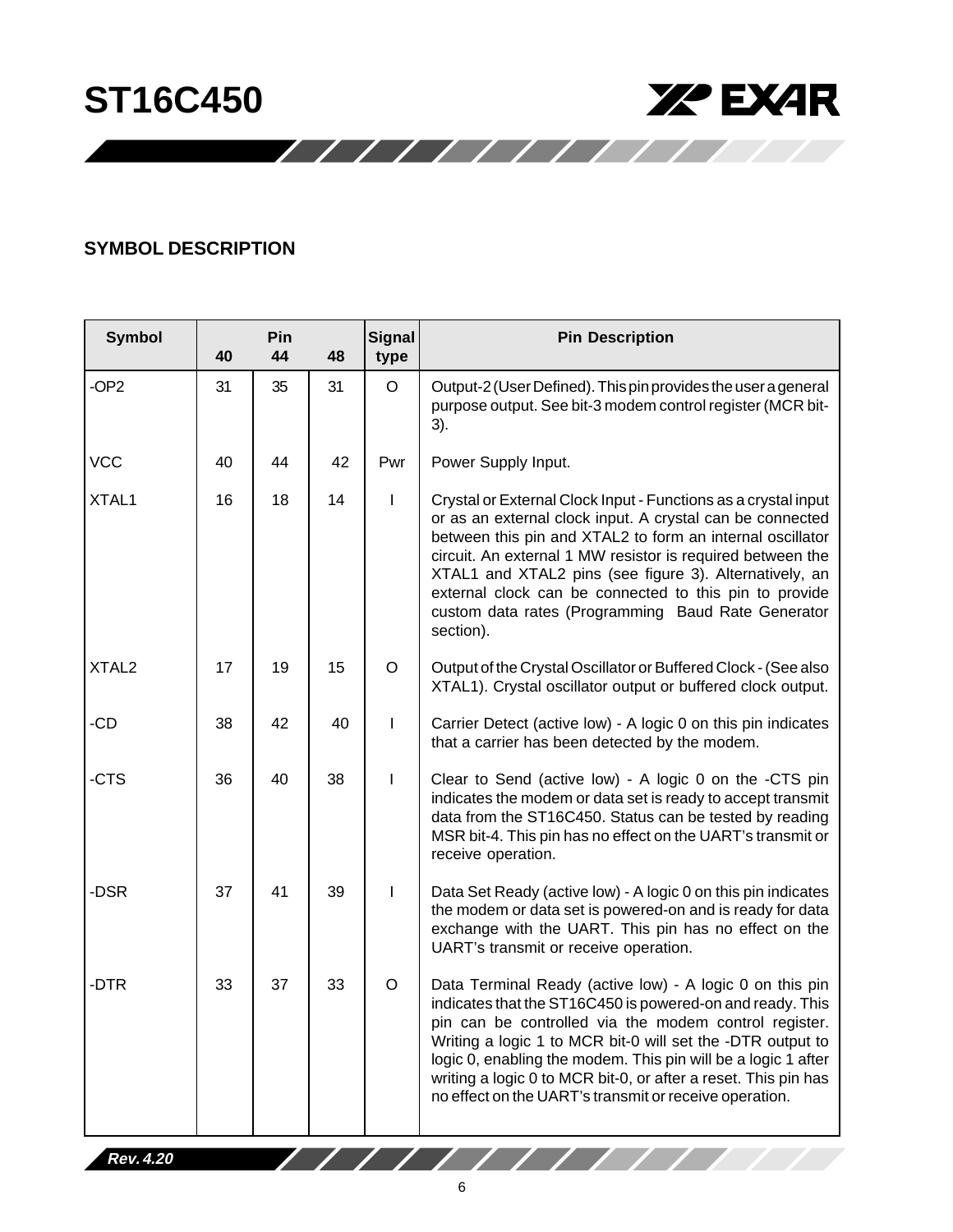

# **SYMBOL DESCRIPTION**

| <b>Symbol</b> | 40 | Pin<br>44 | 48             | <b>Signal</b><br>type | <b>Pin Description</b>                                                                                                                                                                                                                                                                                                                                                              |
|---------------|----|-----------|----------------|-----------------------|-------------------------------------------------------------------------------------------------------------------------------------------------------------------------------------------------------------------------------------------------------------------------------------------------------------------------------------------------------------------------------------|
| -RI           | 39 | 43        | 41             | I.                    | Ring Indicator (active low) - A logic 0 on this pin indicates the<br>modem has received a ringing signal from the telephone<br>line. A logic 1 transition on this input pin will generate an<br>interrupt.                                                                                                                                                                          |
| -RTS          | 32 | 36        | 32             | O                     | Request to Send (active low) - A logic 0 on the -RTS pin<br>indicates the transmitter has data ready and waiting to send.<br>Writing a logic 1 in the modem control register (MCR bit-1)<br>will set this pin to a logic 0 indicating data is available. After<br>a reset this pin will be set to a logic 1. This pin has no effect<br>on the UART's transmit or receive operation. |
| <b>RX</b>     | 10 | 11        | $\overline{7}$ |                       | Receive Data - This pin provides the serial receive data<br>input to the ST16C450. The RX signal will be a logic 1 during<br>reset, idle (no data). During the local loop-back mode, the<br>RX input pin is disabled and TX data is internally connected<br>to the UART RX Input, internally, see figure 12.                                                                        |
| ТX            | 11 | 13        | 8              | O                     | Transmit Data - This pin provides the serial transmit data<br>from the ST16C450, the TX signal will be a logic 1 during<br>reset, idle (no data). During the local loop-back mode, the<br>TX input pin is disabled and TX data is internally connected<br>to the UART RX Input, see figure 12.                                                                                      |

/////////////

# **GENERAL DESCRIPTION**

The ST16C450 provides serial asynchronous receive data synchronization, parallel-to-serial and serial-toparallel data conversions for both the transmitter and receiver sections. These functions are necessary for converting the serial data stream into parallel data that is required with digital data systems. Synchronization for the serial data stream is accomplished by adding start and stops bits to the transmit data to form a data character (character orientated protocol). Data integrity is insured by attaching a parity bit to the data character. The parity bit is checked by the receiver for any transmission bit errors. The electronic circuitry to

provide all these functions is fairly complex especially when manufactured on a single integrated silicon chip. The ST16C450 represents such an integration with greatly enhanced features. The ST16C450 is fabricated with an advanced CMOS process. The ST16C450 is designed to work with high speed modems and shared network environments.

The ST16C450 is capable of operation to 1.5Mbps with a 24 MHz crystal or external clock input. With a crystal of 14.7464 MHz and through a software option, the user can select data rates up to 460.8Kbps or 921.6Kbps.

 $111111$ 



 $\sqrt{1111}$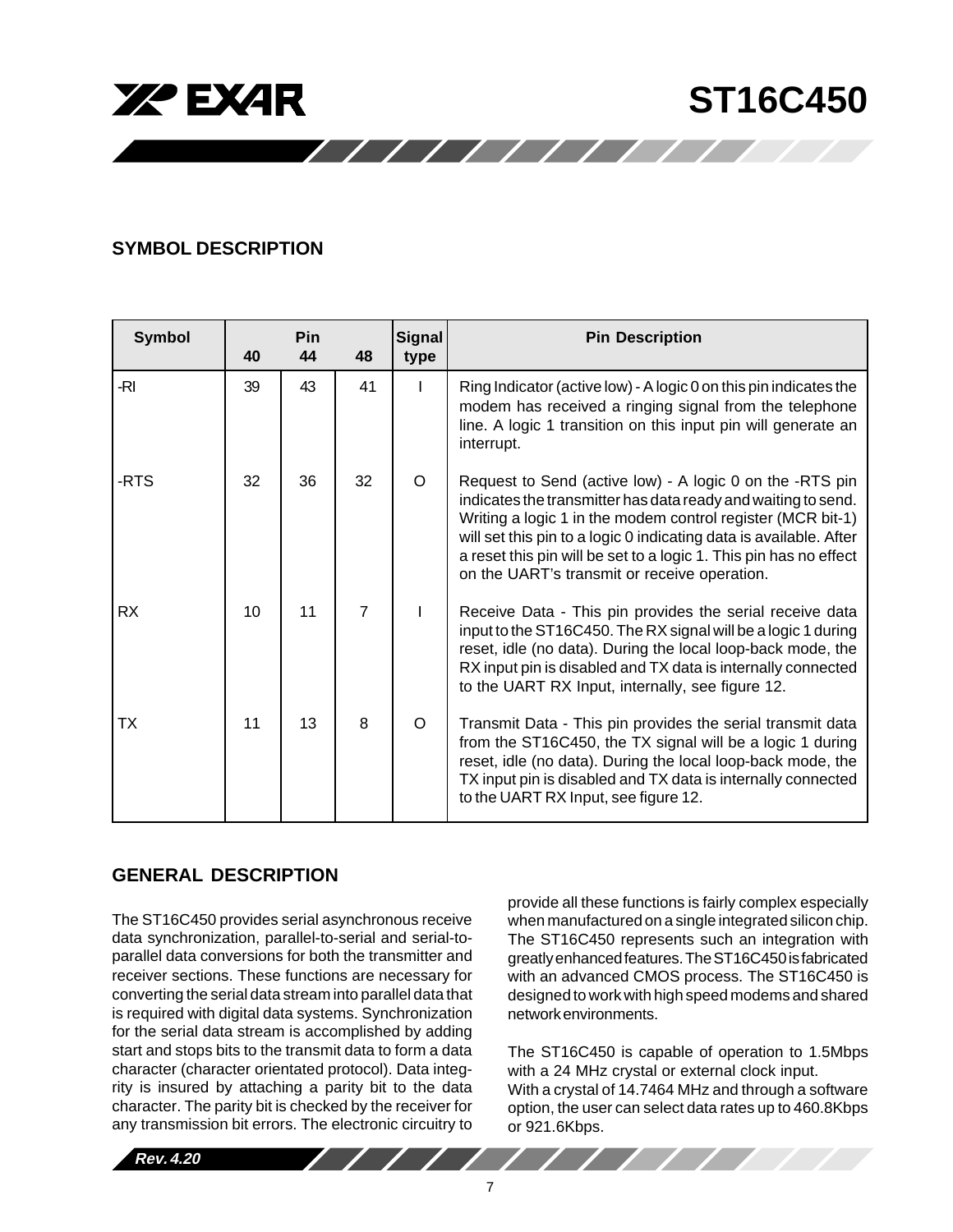

# **FUNCTIONAL DESCRIPTIONS**

# **Internal Registers**

The ST16C450 provides 11 internal registers for monitoring and control. These registers are shown in Table 2 below. These registers function as data holding registers (THR/RHR), interrupt status and control registers (IER/ISR), line status and control registers, (LCR/LSR), modem status and control registers (MCR/ MSR), programmable data rate (clock) control registers (DLL/DLM), and a user assessable scratchpad register (SPR).

# **Table 2, INTERNAL REGISTER DECODE**

| A2            | A <sub>1</sub>                                                  | A <sub>0</sub> | <b>READ MODE</b>                                                                   | <b>WRITE MODE</b>                                             |  |  |  |  |  |  |  |
|---------------|-----------------------------------------------------------------|----------------|------------------------------------------------------------------------------------|---------------------------------------------------------------|--|--|--|--|--|--|--|
|               | General Register Set (THR/RHR, IER/ISR, MCR/MSR, LCR/LSR, SPR): |                |                                                                                    |                                                               |  |  |  |  |  |  |  |
| 0<br>0<br>0   | 0<br>$\Omega$                                                   | 0<br>0         | Receive Holding Register<br><b>Interrupt Status Register</b>                       | <b>Transmit Holding Register</b><br>Interrupt Enable Register |  |  |  |  |  |  |  |
| $\Omega$<br>1 | 0                                                               | 0              |                                                                                    | Line Control Register<br><b>Modem Control Register</b>        |  |  |  |  |  |  |  |
|               | 0                                                               | 0              | Line Status Register<br><b>Modem Status Register</b><br><b>Scratchpad Register</b> | <b>Scratchpad Register</b>                                    |  |  |  |  |  |  |  |
|               | Baud Rate Register Set (DLL/DLM): Note *3                       |                |                                                                                    |                                                               |  |  |  |  |  |  |  |
| 0<br>0        | 0<br>$\Omega$                                                   | 0<br>1         | LSB of Divisor Latch<br><b>MSB of Divisor Latch</b>                                | LSB of Divisor Latch<br><b>MSB of Divisor Latch</b>           |  |  |  |  |  |  |  |

Note \*3: These registers are accessible only when LCR bit-7 is set to a logic 1.

**Rev. 4.20**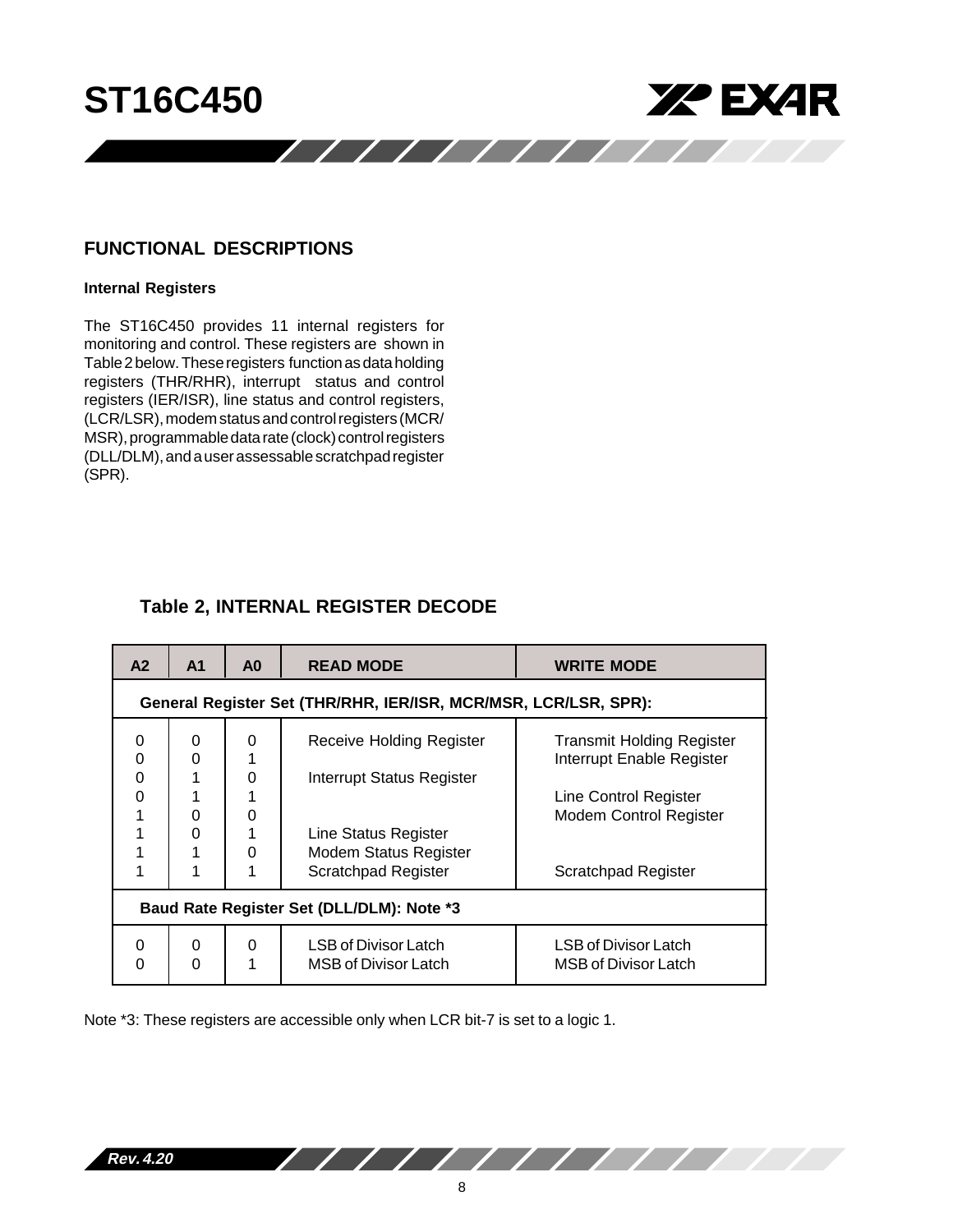

#### **Programmable Baud Rate Generator**

The ST16C450 supports high speed modem technologies that have increased input data rates by employing data compression schemes. For example a 33.6Kbps modem that employs data compression may require a 115.2Kbps input data rate. A 128.0Kbps ISDN modem that supports data compression may need an input data rate of 460.8Kbps. The ST16C450 can support a standard data rate of 921.6Kbps.

The programmable Baud Rate Generator is capable of accepting an input clock up to 24 MHz, as required for supporting a 1.5Mbps data rate. The ST16C450 can be configured for internal or external clock operation. For internal clock oscillator operation, an industry standard microprocessor crystal (parallel resonant/ 22-33 pF load) is connected externally between the XTAL1 and XTAL2 pins, with an external 1 MΩ resistor across it.

Alternatively, an external clock can be connected to the XTAL1 pin to clock the internal baud rate generator for standard or custom rates. See figure 3 for crystal oscillator connection.

The generator divides the input 16X clock by any divisor from 1 to 216 -1. The ST16C450 divides the basic crystal or external clock by 16. The frequency of the -BAUDOUT output pin is exactly 16X (16 times) of the selected baud rate (-BAUDOUT =16 x Baud Rate). Customized Baud Rates can be achieved by selecting the proper divisor values for the MSB and LSB sections of baud rate generator.

Programming the Baud Rate Generator Registers DLM (MSB) and DLL (LSB) provides a user capability for selecting the desired final baud rate. The example in Table 3 below.

| Output<br><b>Baud Rate</b> | <b>User</b><br>16 x Clock<br><b>Divisor</b><br>(Decimal) | <b>User</b><br>16 x Clock<br><b>Divisor</b><br>(HEX) | <b>DLM</b><br>Program<br>Value<br>(HEX) | <b>DLL</b><br>Program<br>Value<br>(HEX) |
|----------------------------|----------------------------------------------------------|------------------------------------------------------|-----------------------------------------|-----------------------------------------|
| 50                         | 2304                                                     | 900                                                  | 09                                      | 00                                      |
| 75                         | 1536                                                     | 600                                                  | 06                                      | 00                                      |
| 150                        | 768                                                      | 300                                                  | 03                                      | 00                                      |
| 300                        | 384                                                      | 180                                                  | 01                                      | 80                                      |
| 600                        | 192                                                      | C0                                                   | 00                                      | C <sub>0</sub>                          |
| 1200                       | 96                                                       | 60                                                   | 00                                      | 60                                      |
| 2400                       | 48                                                       | 30                                                   | 00                                      | 30                                      |
| 4800                       | 24                                                       | 18                                                   | 00                                      | 18                                      |
| 7200                       | 16                                                       | 10                                                   | 00                                      | 10                                      |
| 9600                       | 12                                                       | $\rm{OC}$                                            | 00                                      | 0C                                      |
| 19.2k                      | 6                                                        | 06                                                   | $00\,$                                  | 06                                      |
| 38.4k                      | 3                                                        | 03                                                   | $00\,$                                  | 03                                      |
| 57.6k                      | $\overline{2}$                                           | 02                                                   | 00                                      | 02                                      |
| 115.2k                     | 1                                                        | 01                                                   | 00                                      | 01                                      |
|                            |                                                          |                                                      |                                         |                                         |

# **Table 3, BAUD RATE GENERATOR PROGRAMMING TABLE (1.8432 MHz CLOCK):**

**Rev. 4.20**

////////////////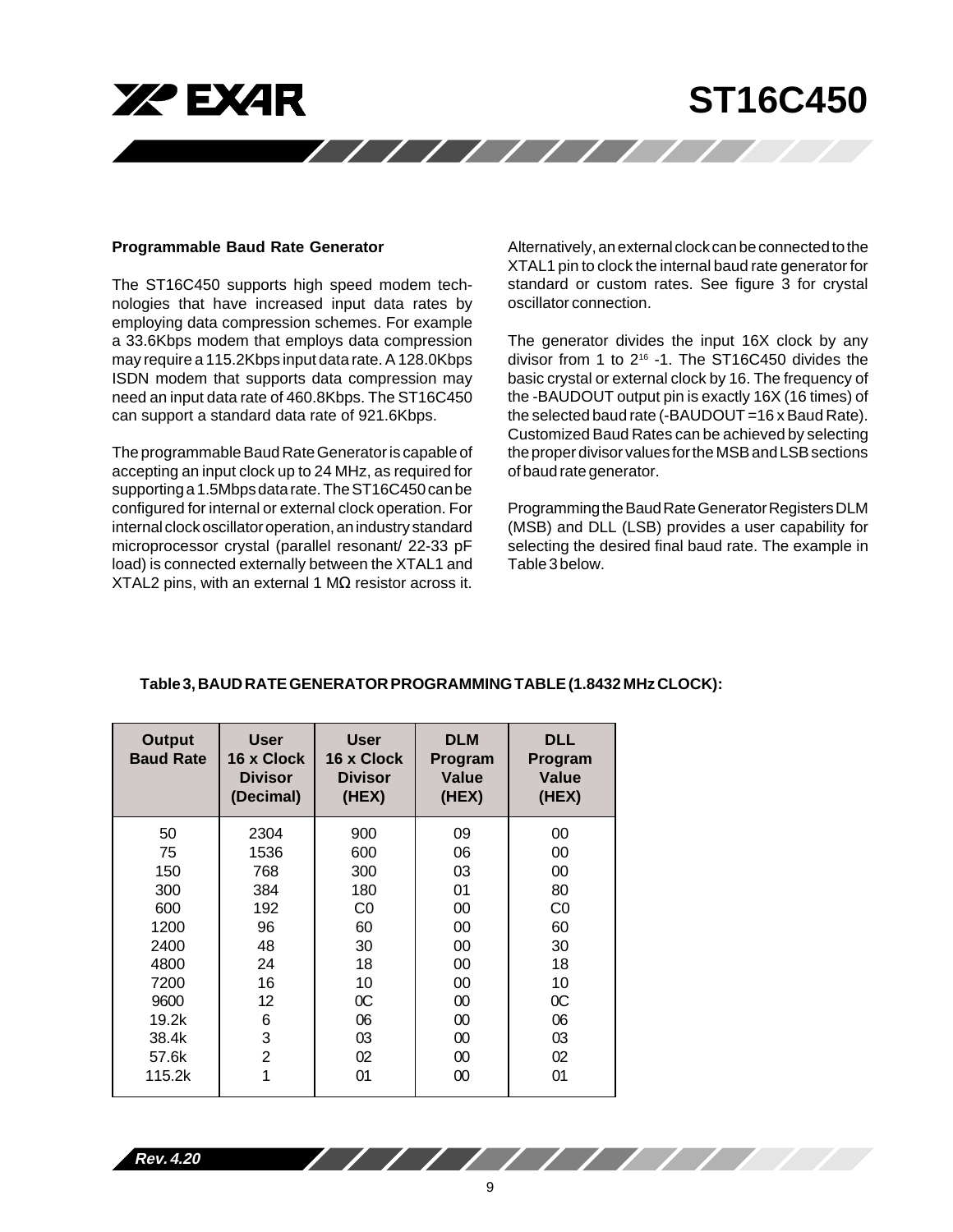



# **Figure 3, EXTERNAL CRYSTAL OSCILLATOR CONNECTION**



associated interface pins, and instead are connected together internally (See Figure 4). The -CTS, -DSR, -CD, and -RI are disconnected from their normal modem control inputs pins, and instead are connected internally to -DTR, -RTS, -OP1 and -OP2. Loop-back test data is entered into the transmit holding register via the user data bus interface, D0-D7. The transmit UART serializes the data and passes the serial data to the receive UART via the internal loop-back connection. The receive UART converts the serial data back into parallel data that is then made available at the user data interface, D0-D7. The user optionally compares the received data to the initial transmitted data for verifying error free operation of the UART TX/RX circuits.

In this mode , the receiver and transmitter interrupts are fully operational. The Modem Control Interrupts are also operational. However, the interrupts can only be read using lower four bits of the Modem Control Register (MCR bits 0-3) instead of the four Modem Status Register bits 4-7. The interrupts are still controlled by the IER.

#### **Loopback Mode**

The internal loop-back capability allows onboard diagnostics. In the loop-back mode the normal modem interface pins are disconnected and reconfigured for loop-back internally. In this mode MSR bits 4-7 are also disconnected. However, MCR register bits 0-3 can be used for controlling loop-back diagnostic testing. In the loop-back mode -OP1 and -OP2 in the MCR register (bits 0-1) control the modem -RI and -CD inputs respectively. MCR signals -DTR and -RTS (bits 0-1) are used to control the modem -CTS and -DSR inputs respectively. The transmitter output (TX) and the receiver input (RX) are disconnected from their



/////////////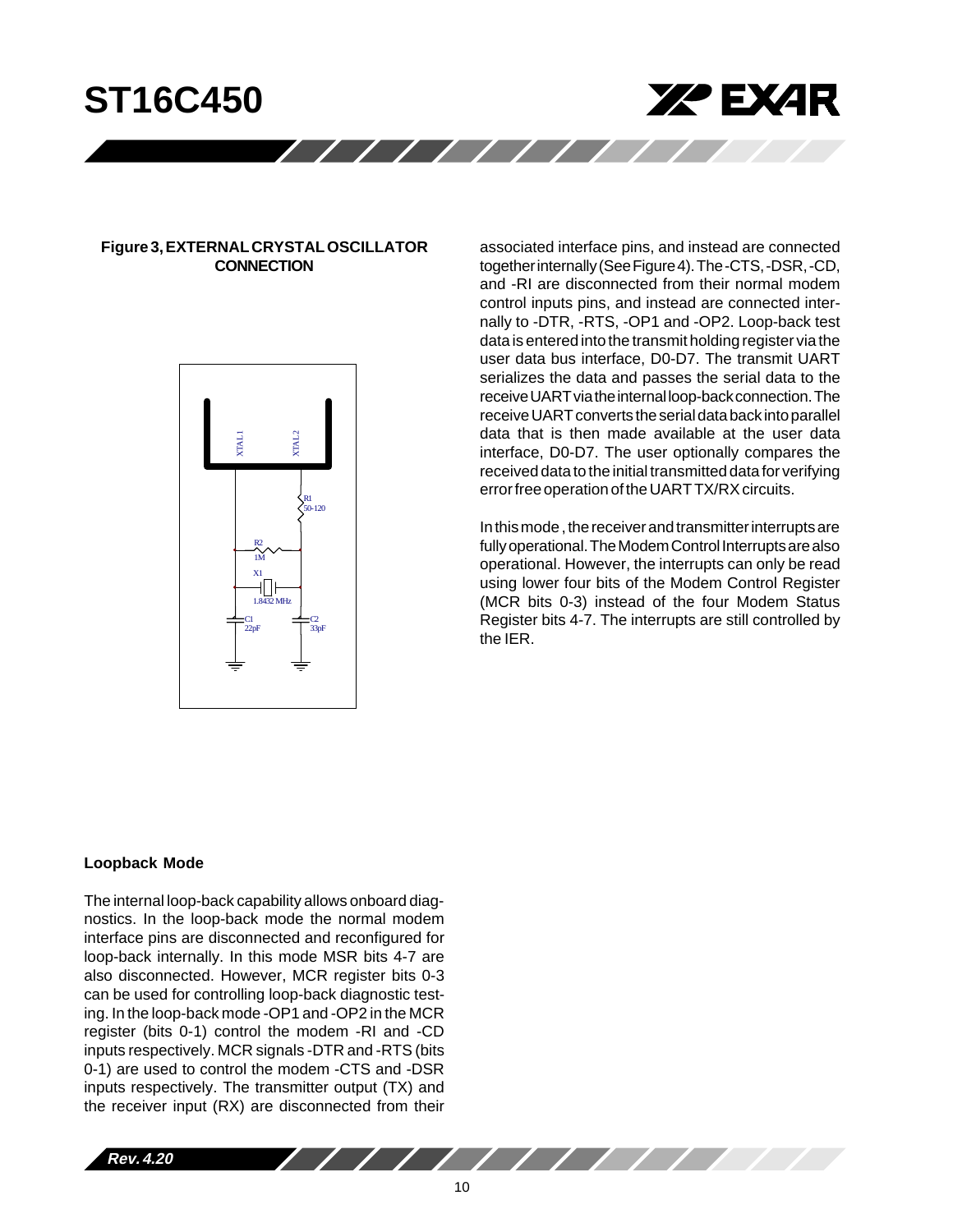

# **Figure 4, INTERNAL LOOPBACK MODE DIAGRAM**

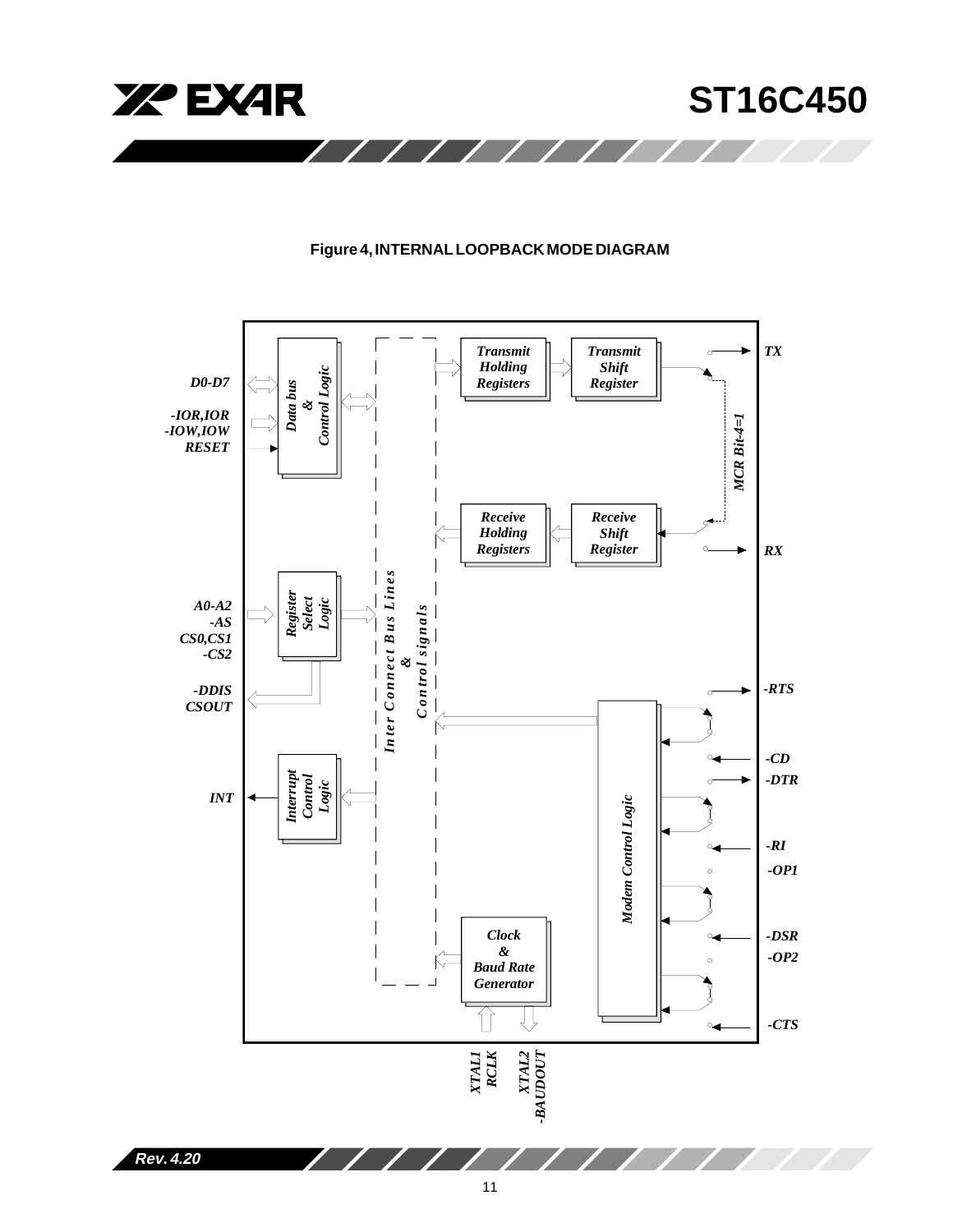

# **REGISTER FUNCTIONAL DESCRIPTIONS**

The following table delineates the assigned bit functions for the twelve ST16C450 internal registers. The assigned bit functions are more fully defined in the following paragraphs.

|              | A2 A1 A0                    |                | <b>Register</b><br>[Default]<br>Note *5 | <b>BIT-7</b>               | <b>BIT-6</b>    | <b>BIT-5</b>               | <b>BIT-4</b>       | <b>BIT-3</b>                    | <b>BIT-2</b>                           | <b>BIT-1</b>                    | <b>BIT-0</b>                   |
|--------------|-----------------------------|----------------|-----------------------------------------|----------------------------|-----------------|----------------------------|--------------------|---------------------------------|----------------------------------------|---------------------------------|--------------------------------|
|              | <b>General Register Set</b> |                |                                         |                            |                 |                            |                    |                                 |                                        |                                 |                                |
| $\mathbf 0$  | $\mathbf 0$                 | $\mathbf 0$    | RHR[XX]                                 | bit-7                      | bit-6           | bit-5                      | bit-4              | bit-3                           | bit-2                                  | bit-1                           | bit-0                          |
| 0            | $\mathbf 0$                 | $\pmb{0}$      | THR [XX]                                | bit-7                      | bit-6           | bit-5                      | bit-4              | bit-3                           | bit-2                                  | bit-1                           | bit-0                          |
| $\mathbf 0$  | $\mathbf 0$                 | $\mathbf{1}$   | IER [00]                                | $\mathbf 0$                | $\mathbf 0$     | $\mathbf 0$                | $\mathbf 0$        | modem<br>status<br>interrupt    | receive<br>line<br>status<br>interrupt | transmit<br>holding<br>register | receive<br>holding<br>register |
| 0            | $\mathbf{1}$                | $\mathbf 0$    | ISR [01]                                | $\mathbf 0$                | 0               | 0                          | $\mathbf 0$        | <b>INT</b><br>priority<br>bit-2 | <b>INT</b><br>priority<br>bit-1        | <b>INT</b><br>priority<br>bit-0 | <b>INT</b><br>status           |
| $\Omega$     | $\overline{1}$              | $\mathbf{1}$   | <b>LCR</b> [00]                         | divisor<br>latch<br>enable | set<br>break    | set<br>parity              | even<br>parity     | parity<br>enable                | stop<br>bits                           | word<br>length<br>bit-1         | word<br>length<br>bit-0        |
| $\mathbf{1}$ | $\mathbf{0}$                | $\overline{0}$ | <b>MCR</b> [00]                         | $\mathbf 0$                | $\mathbf 0$     | $\mathbf 0$                | loop<br>back       | $-OP2$                          | $-OP1$                                 | -RTS                            | -DTR                           |
| $\mathbf{1}$ | $\mathbf 0$                 | $\overline{1}$ | <b>LSR</b> [60]                         | $\mathbf 0$                | trans.<br>empty | trans.<br>holding<br>empty | break<br>interrupt | framing<br>error                | parity<br>error                        | overrun<br>error                | receive<br>data<br>ready       |
| $\mathbf{1}$ | $\mathbf{1}$                | $\pmb{0}$      | MSR[X0]                                 | CD                         | R <sub>l</sub>  | <b>DSR</b>                 | <b>CTS</b>         | delta<br>-CD                    | delta<br>-RI                           | delta<br>-DSR                   | delta<br>-CTS                  |
| $\mathbf{1}$ | $\mathbf{1}$                | $\mathbf{1}$   | SPR [FF]                                | bit-7                      | bit-6           | bit-5                      | bit-4              | bit-3                           | bit-2                                  | bit-1                           | bit-0                          |
|              |                             |                | Special Register Set: Note *3           |                            |                 |                            |                    |                                 |                                        |                                 |                                |
| 0            | $\mathbf 0$                 | $\mathbf 0$    | DLL[XX]                                 | bit-7                      | bit-6           | bit-5                      | bit-4              | bit-3                           | bit-2                                  | bit-1                           | bit-0                          |
| $\mathbf 0$  | $\mathbf 0$                 | $\overline{1}$ | DLM[XX]                                 | bit-15                     | $bit-14$        | $bit-13$                   | $bit-12$           | bit-11                          | bit-10                                 | bit-9                           | bit-8                          |

# **Table 4, ST16C450 INTERNAL REGISTERS**

Note \*3: The Special register set is accessible only when LCR bit-7 is set to a logic 1.

Note \*5: The value represents the register's initialized HEX value. An "X" signifies a 4-bit un-initialized nibble.

**Rev. 4.20**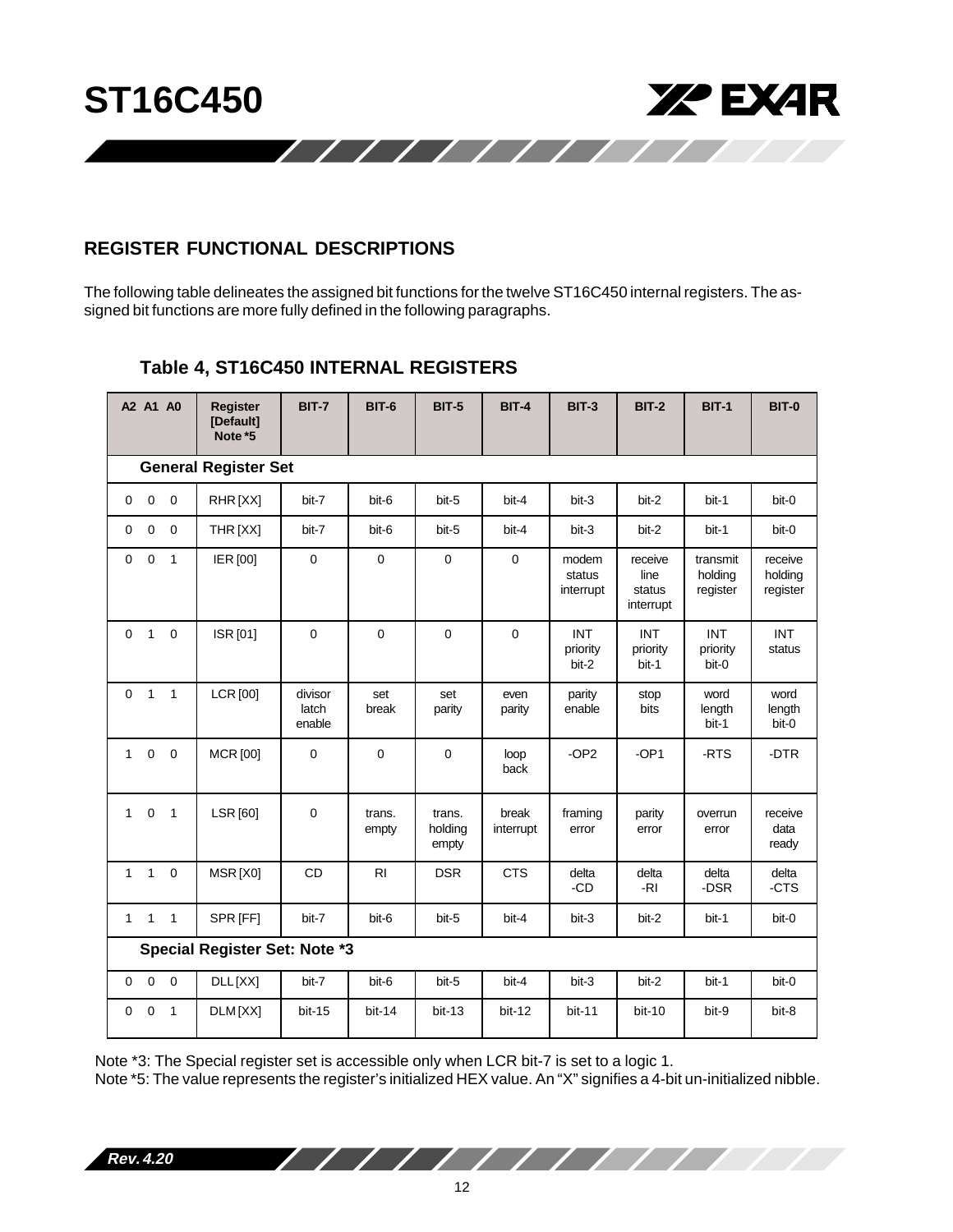

#### **Transmit and Receive Holding Register**

The serial transmitter section consists of an 8-bit Transmit Hold Register (THR) and Transmit Shift Register (TSR). The status of the THR is provided in the Line Status Register (LSR). Writing to the THR transfers the contents of the data bus (D7-D0) to the THR, providing that the THR or TSR is empty. The THR empty flag in the LSR register will be set to a logic 1 when the transmitter is empty or when data is transferred to the TSR. Note that a write operation can be performed when the transmit holding register empty flag is set.

The serial receive section also contains an 8-bit Receive Holding Register, RHR. Receive data is removed from the ST16C450 and receive by reading the RHR register. The receive section provides a mechanism to prevent false starts. On the falling edge of a start or false start bit, an internal receiver counter starts counting clocks at 16x clock rate. After 7 1/2 clocks the start bit time should be shifted to the center of the start bit. At this time the start bit is sampled and if it is still a logic 0 it is validated. Evaluating the start bit in this manner prevents the receiver from assembling a false character. Receiver status codes will be posted in the LSR.

## **Interrupt Enable Register (IER)**

The Interrupt Enable Register (IER) masks the interrupts from receiver ready, transmitter empty, line status and modem status registers. These interrupts would normally be seen on the ST16C450 INT output pin.

# IER BIT-0: Logic 0 = Disable the receiver ready interrupt. (normal default condition) Logic 1 = Enable the receiver ready interrupt.

IER BIT-1: Logic  $0 =$  Disable the transmitter empty interrupt. (normal default condition) Logic 1 = Enable the transmitter empty interrupt.

## IER BIT-2:

Logic  $0 =$  Disable the receiver line status interrupt. (normal default condition)

Logic 1 = Enable the receiver line status interrupt.

## IER BIT-3:

Logic 0 = Disable the modem status register interrupt. (normal default condition) Logic 1 = Enable the modem status register interrupt.

IER BIT 4-7: Not used and set to "0".

#### **Interrupt Status Register (ISR)**

The ST16C450 provides four levels of prioritized interrupts to minimize external software interaction. The Interrupt Status Register (ISR) provides the user with four interrupt status bits. Performing a read cycle on the ISR will provide the user with the highest pending interrupt level to be serviced. No other interrupts are acknowledged until the pending interrupt is serviced. Whenever the interrupt status register is read, the interrupt status is cleared. However it should be noted that only the current pending interrupt is cleared by the read. A lower level interrupt may be seen after rereading the interrupt status bits. The Interrupt Source Table 5 (below) shows the data values (bit 0-3) for the four prioritized interrupt levels and the interrupt sources associated with each of these interrupt levels:

**Rev. 4.20**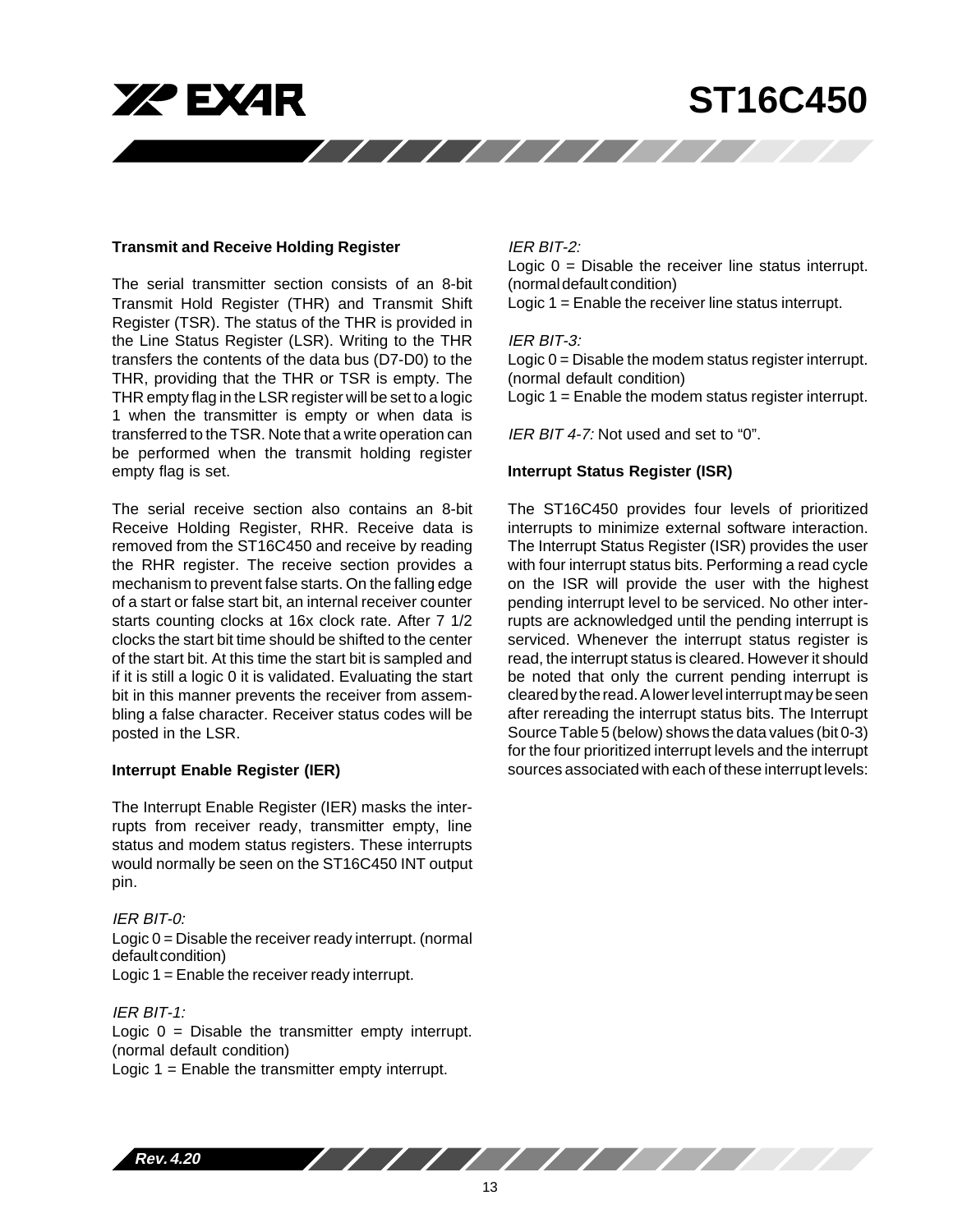

#### **Table 5, INTERRUPT SOURCE TABLE**

| <b>Priority</b><br>Level | $Bit-3$ | [ISR]<br><b>Bit-2Bit-1</b><br>Bit-0 |  | Source of the interrupt                                                   |
|--------------------------|---------|-------------------------------------|--|---------------------------------------------------------------------------|
| 2                        |         |                                     |  | LSR (Receiver Line Status Register)<br>RXRDY (Received Data Ready)        |
| 3<br>4                   |         | U                                   |  | TXRDY (Transmitter Holding Register Empty)<br>MSR (Modem Status Register) |

## ISR BIT-0:

Logic 0 = An interrupt is pending and the ISR contents may be used as a pointer to the appropriate interrupt service routine.

Logic 1 = No interrupt pending. (normal default condition)

ISR BIT 1-3: (logic 0 or cleared is the default condition) These bits indicate the source for a pending interrupt at interrupt priority levels 1, 2, and 3 (See Interrupt Source Table).

ISR BIT 4-7: Not used and set to "0".

# **Line Control Register (LCR)**

The Line Control Register is used to specify the asynchronous data communication format. The word length, the number of stop bits, and the parity are selected by writing the appropriate bits in this register.

LCR BIT 0-1: (logic 0 or cleared is the default condition)

These two bits specify the word length to be transmitted or received.

| <b>BIT-1</b> | <b>BIT-0</b> | <b>Word length</b> |
|--------------|--------------|--------------------|
| 0            | O<br>0       | 5<br>6<br>8        |

LCR BIT-2: (logic 0 or cleared is the default condition) The length of stop bit is specified by this bit in conjunction with the programmed word length.

| <b>BIT-2</b> | <b>Word length</b> | <b>Stop bit</b><br>length<br>(Bit time(s)) |
|--------------|--------------------|--------------------------------------------|
| ი            | 5,6,7,8<br>6,7,8   | $1 - 1/2$<br>2                             |

# LCR BIT-3:

Parity or no parity can be selected via this bit. Logic  $0 = No$  parity (normal default condition) Logic 1 = A parity bit is generated during the transmission, receiver checks the data and parity for transmission errors.

# LCR BIT-4:

If the parity bit is enabled with LCR bit-3 set to a logic 1, LCR BIT-4 selects the even or odd parity format. Logic  $0 = ODD$  Parity is generated by forcing an odd number of logic 1's in the transmitted data. The receiver must be programmed to check the same format. (normal default condition)

Logic 1 = EVEN Parity is generated by forcing an even the number of logic 1's in the transmitted. The receiver must be programmed to check the same format.

# LCR BIT-5:

///////////////

If the parity bit is enabled, LCR BIT-5 selects the forced parity format.

**Rev. 4.20**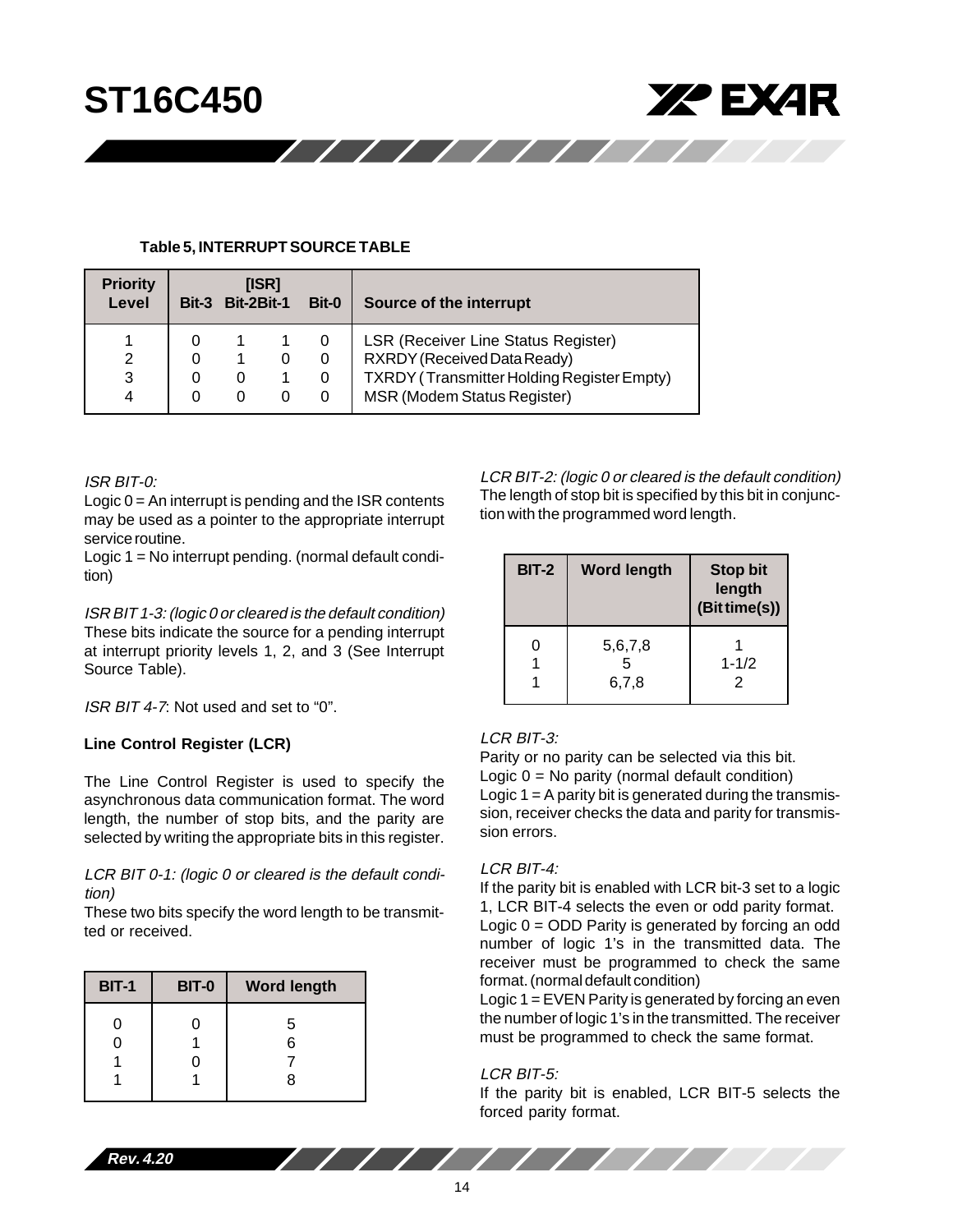**XZ EXAR** 

# **ST16C450**

LCR BIT-5 = logic 0, parity is not forced (normal default condition)

LCR BIT-5 = logic 1 and LCR BIT-4 = logic 0, parity bit is forced to a logical 1 for the transmit and receive data.

LCR BIT-5 = logic 1 and LCR BIT-4 = logic 1, parity bit is forced to a logical 0 for the transmit and receive data.

| <b>LCR</b>  | <b>LCR</b> | <b>LCR</b> | <b>Parity selection</b>                                                        |
|-------------|------------|------------|--------------------------------------------------------------------------------|
| Bit-5       | Bit-4      | Bit-3      |                                                                                |
| X<br>0<br>0 | х          |            | No parity<br>Odd parity<br>Even parity<br>Force parity"1"<br>Forced parity "0" |

## LCR BIT-6:

When enabled the Break control bit causes a break condition to be transmitted (the TX output is forced to a logic 0 state). This condition exists until disabled by setting LCR bit-6 to a logic 0.

Logic  $0 = No$  TX break condition. (normal default condition)

Logic  $1 =$  Forces the transmitter output  $(TX)$  to a logic 0 for alerting the remote receiver to a line break condition.

# LCR BIT-7:

The internal baud rate counter latch and Enhance Feature mode enable.

Logic  $0 =$  Divisor latch disabled. (normal default condition)

Logic 1 = Divisor latch and enhanced feature register enabled.

# **Modem Control Register (MCR)**

This register controls the interface with the modem or a peripheral device.

# MCR BIT-0:

Logic  $0 =$  Force -DTR output to a logic 1. (normal default condition)

Logic  $1 =$  Force -DTR output to a logic 0.

# MCR BIT-1:

////////////

Logic 0 = Force -RTS output to a logic 1. (normal default condition) Logic  $1 =$  Force -RTS output to a logic 0.

# MCR BIT-2:

Logic 0 = Set -OP1 output to a logic 1. (normal default condition) Logic  $1 = Set -OP1$  output to a logic 0.

# MCR BIT-3:

Logic 0 = Set -OP2 output to a logic 1. (normal default condition) Logic  $1 = Set -OP2$  output to a logic 0.

# MCR BIT-4:

Logic 0 = Disable loop-back mode. (normal default condition) Logic 1 = Enable local loop-back mode (diagnostics).

MCR BIT 5-7: Not used and set to "0".

# **Line Status Register (LSR)**

This register provides the status of data transfers between. the ST16C450 and the CPU.

# LSR BIT-0:

Logic 0 = No data in receive holding register. (normal default condition)

Logic 1 = Data has been received and is saved in the receive holding register.

# LSR BIT-1:

Logic 0 = No overrun error. (normal default condition) Logic 1 = Overrun error. A data overrun error occurred in the receive shift register. This happens when additional data arrives while the RHR is full. In this case the previous data in the shift register is overwritten. Note that under this condition the data byte in the receive shift register is not transfer into the RHR, therefore the data in the RHR is not corrupted by the error.

# LSR BIT-2:

Logic 0 = No parity error (normal default condition) Logic 1 = Parity error. The receive character does not have correct parity information and is suspect.

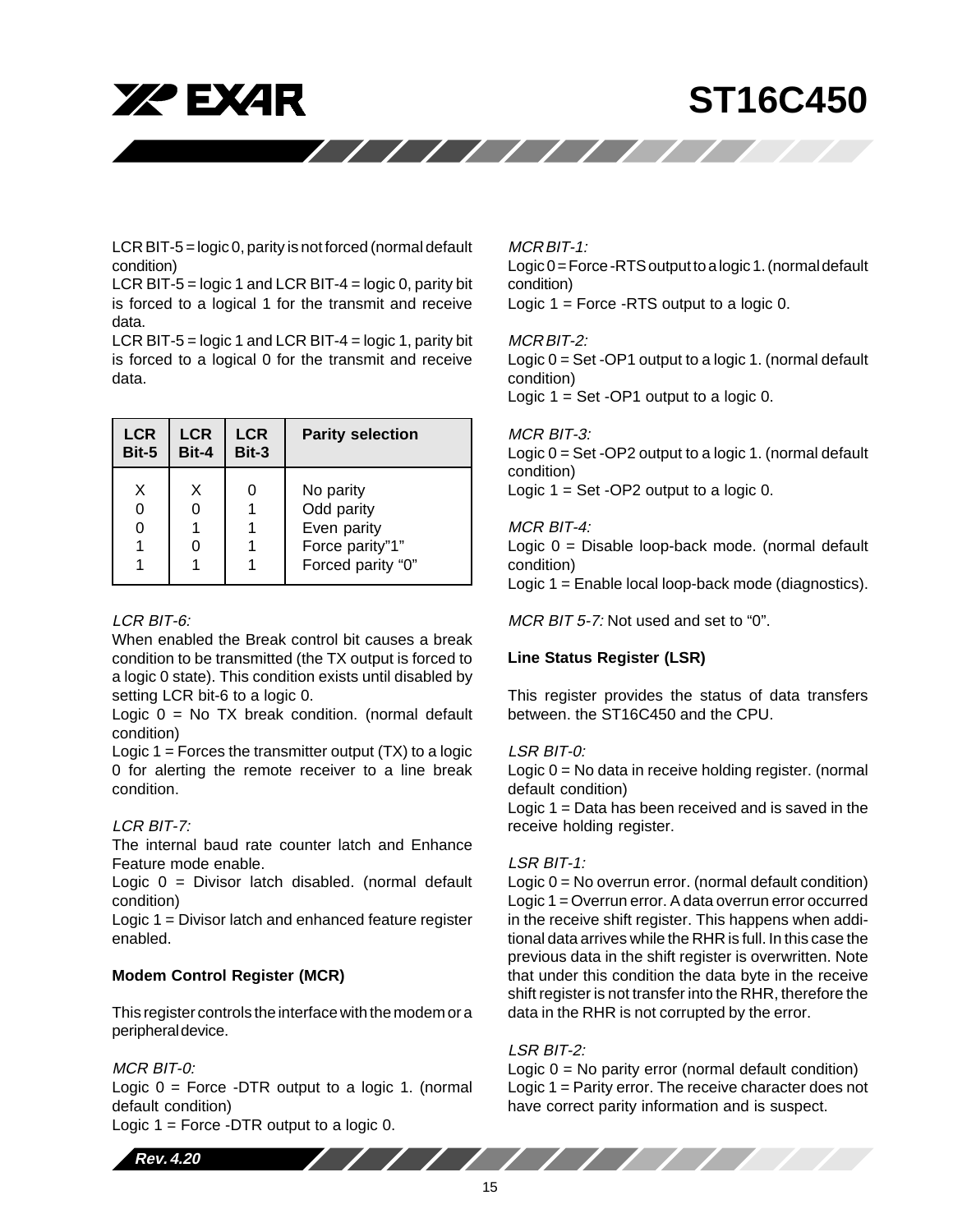

## LSR BIT-3:

Logic 0 = No framing error (normal default condition). Logic 1 = Framing error. The receive character did not have a valid stop bit(s).

#### LSR BIT-4:

Logic 0 = No break condition (normal default condition)

Logic 1 = The receiver received a break signal.

### LSR BIT-5:

This bit indicates that the ST16C450 is ready to accept new characters for transmission. This bit causes the ST16C450 to issue an interrupt to the CPU when the transmit holding register is empty and the interrupt enable is set.

Logic  $0 =$  Transmit holding register is not empty. (normal default condition)

Logic  $1 =$  Transmit holding register is empty. When this bit is a logic 1, the CPU can load a new characters into the Transmit Holding Register for transmission.

## LSR BIT-6:

Logic 0 = Transmitter holding and shift registers are full.

Logic 1 = Transmitter holding and shift registers are empty.

LSR BIT-7: Not used and set to "0".

## **Modem Status Register (MSR)**

This register provides the current state of the control interface signals from the modem, or other peripheral device that the ST16C450 is connected to. Four bits of this register are used to indicate the changed information. These bits are set to a logic 1 whenever a control input from the modem changes state. These bits are set to a logic 0 whenever the CPU reads this register.

## MSR BIT-0:

Logic 0 = No -CTS Change (normal default condition) Logic  $1 =$  The -CTS input to the ST16C450 has changed state since the last time it was read. A modem Status Interrupt will be generated.

#### MSR BIT-1:

//////////////

Logic 0 = No -DSR Change (normal default condition) Logic  $1 =$  The -DSR input to the ST16C450 has changed state since the last time it was read. A modem Status Interrupt will be generated.

#### MSR BIT-2:

Logic 0 = No -RI Change (normal default condition) Logic 1 = The -RI input to the ST16C450 has changed from a logic 0 to a logic 1. A modem Status Interrupt will be generated.

#### MSR BIT-3:

Logic 0 = No -CD Change (normal default condition) Logic  $1 =$  Indicates that the -CD input to the has changed state since the last time it was read. A modem Status Interrupt will be generated.

## MSR BIT-4:

CTS (active high, logical 1). Normally this bit is the compliment of the -CTS input. In the loop-back mode, this bit is equivalent to the RTS bit in the MCR register.

#### MSR BIT-5:

DSR (active high, logical 1). Normally this bit is the compliment of the -DSR input. In the loop-back mode, this bit is equivalent to the DTR bit in the MCR register.

#### MSR BIT-6:

RI (active high, logical 1). Normally this bit is the compliment of the -RI input. In the loop-back mode this bit is equivalent to the OP1 bit in the MCR register.

## MSR BIT-7:

CD (active high, logical 1). Normally this bit is the compliment of the -CD input. In the loop-back mode this bit is equivalent to the OP2 bit in the MCR register.

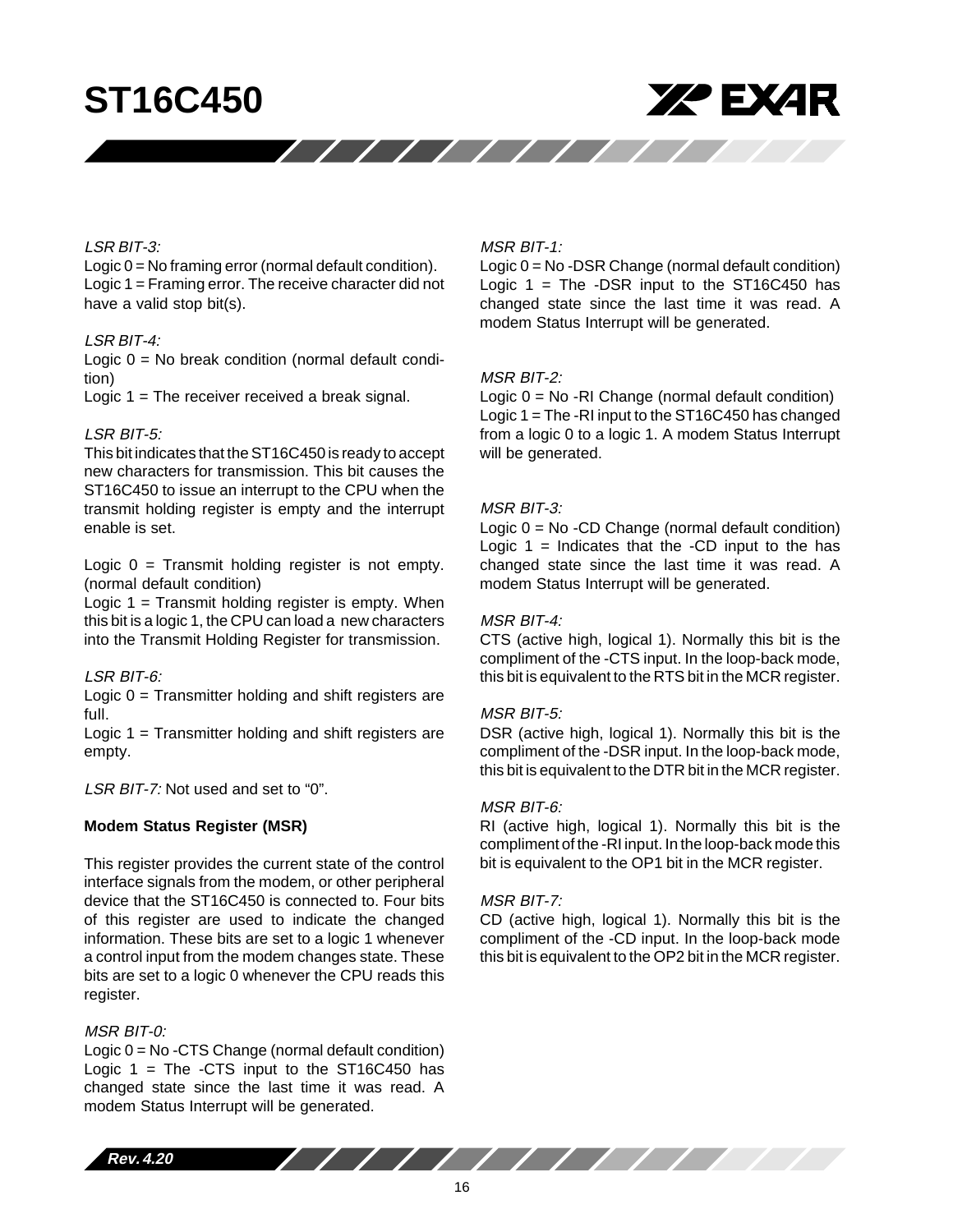

# **Scratchpad Register (SPR)**

The ST16C450 provides a temporary data register to store 8 bits of user information.

# **ST16C450 EXTERNAL RESET CONDITIONS**

| <b>REGISTERS</b>       | <b>RESET STATE</b>                                                                                                   |
|------------------------|----------------------------------------------------------------------------------------------------------------------|
| IER<br><b>ISR</b>      | IER BITS $0-7$ = logic 0<br>$ISR BIT-0=1$ , $ISR BITS 1-7 = logic$                                                   |
| LCR, MCR<br><b>LSR</b> | BITS $0-7$ = logic 0<br>LSR BITS $0-4 = \text{logic } 0$ ,                                                           |
|                        | LSR BITS 5-6 = logic 1 LSR, BIT                                                                                      |
| <b>MSR</b>             | $7 = \text{logic } 0$<br>MSR BITS $0-3 = \text{logic } 0$ ,<br>MSR BITS $4-7$ = logic levels of the<br>input signals |

| <b>SIGNALS</b>   | <b>RESET STATE</b> |
|------------------|--------------------|
| TX               | Logic 1            |
| $-OP1$           | Logic 1            |
| -OP <sub>2</sub> | Logic 1            |
| -RTS             | Logic 1            |
| -DTR             | Logic 1            |
| <b>CSOUT</b>     | Logic <sub>0</sub> |
| INT              | Logic <sub>0</sub> |

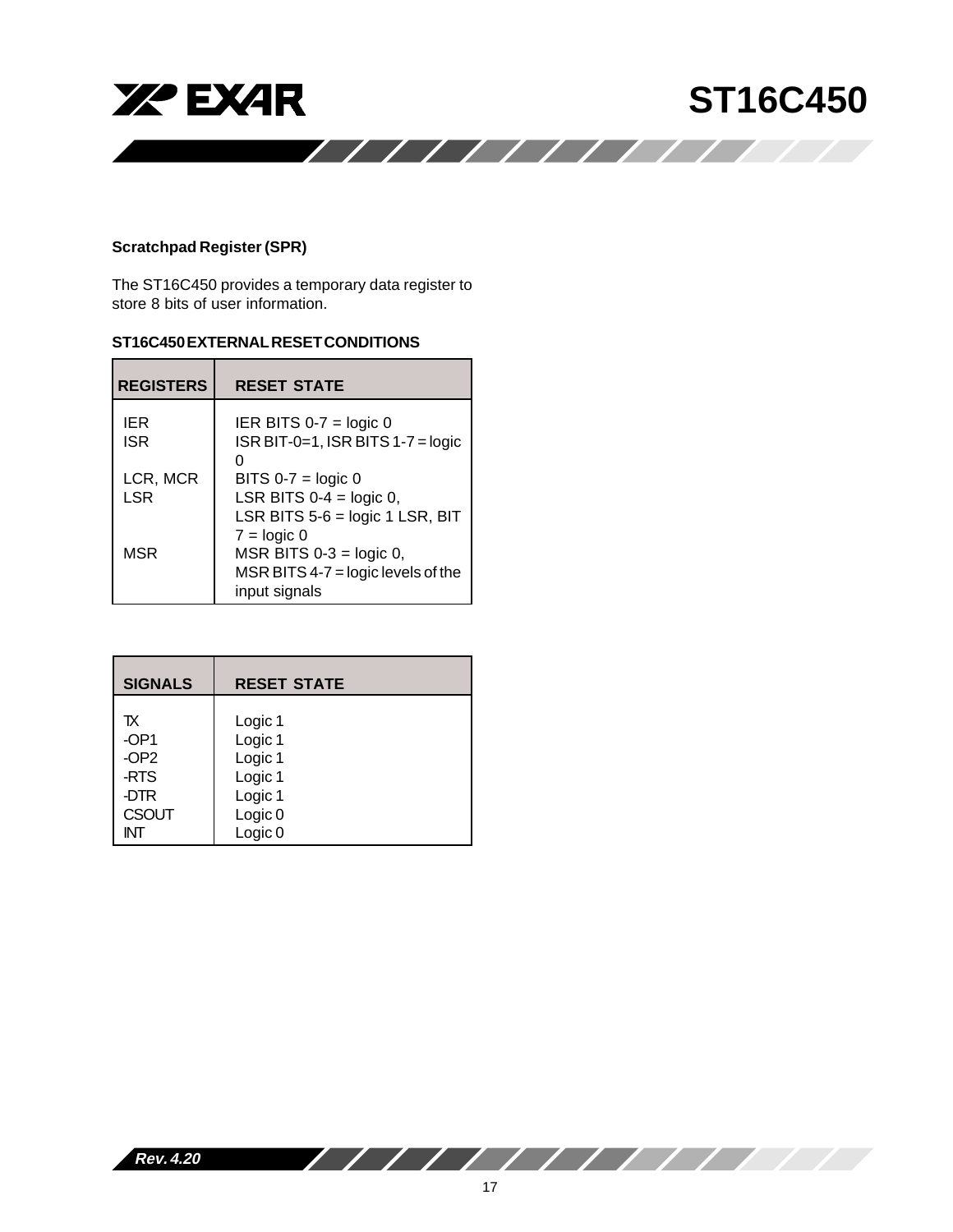



# **AC ELECTRICAL CHARACTERISTICS**

 $T_A=0^\circ$  - 70°C (-40° - +85°C for Industrial grade packages), Vcc=3.3 - 5.0 V ± 10% unless otherwise specified.

/////////////

| <b>Symbol</b>                                    | <b>Parameter</b>                         | <b>Limits</b><br>3.3 |              | <b>Limits</b><br>5.0 |              | <b>Units</b> | <b>Conditions</b> |
|--------------------------------------------------|------------------------------------------|----------------------|--------------|----------------------|--------------|--------------|-------------------|
|                                                  |                                          | Min                  | <b>Max</b>   | Min                  | <b>Max</b>   |              |                   |
| $T_{1w}$ , $T_{2w}$                              | Clock pulse duration                     | 17                   |              | 17                   |              | ns           |                   |
| $T_{3w}$                                         | Oscillator/Clock frequency               |                      | $\, 8$       |                      | 24           | <b>MHz</b>   |                   |
| T <sub>4w</sub>                                  | Address strobe width                     | 35                   |              | 25                   |              | ns           |                   |
| $T_{5s}$                                         | Address setup time                       | 5                    |              | $\mathsf 0$          |              | ns           |                   |
| $T_{5h}$                                         | Address hold time                        | 5                    |              | 5                    |              | ns           |                   |
| $T_{\rm \scriptscriptstyle 6s}$                  | Address setup time                       | 5                    |              | 0                    |              | ns           |                   |
| $T_{6h}$                                         | Chip select hold time                    | $\mathbf 0$          |              | 0                    |              | ns           |                   |
| $T_{7d}$                                         | -IOR delay from chip select              | 10                   |              | 10                   |              | ns           | Note 1:           |
| $\mathsf{T}_{_{7\mathsf{w}}}$                    | -IOR strobe width                        | 35                   |              | 25                   |              | ns           |                   |
| ${\mathsf T}_{\scriptscriptstyle{\sf 7h}}$       | Chip select hold time from -IOR          | $\pmb{0}$            |              | $\mathbf 0$          |              | ns           | Note 1:           |
| $\mathsf{T}_{\scriptscriptstyle{\mathsf{8d}}}$   | -IOR delay from address                  | 10                   |              | 10                   |              | ns           | Note 1:           |
| $\mathsf{T}_{\scriptscriptstyle{\mathsf{9d}}}$   | Read cycle delay                         | 40                   |              | 30                   |              | ns           |                   |
| ${\mathsf T}_{\scriptscriptstyle 10\text{d}}$    | CSOUT delay from chip select             |                      | 15           |                      | 10           | ns           | 100 pF load       |
| $\mathsf{T}_{\scriptscriptstyle \mathsf{11d}}$   | -IOR to -DDIS delay                      |                      | 15           |                      | 10           | ns           | 100 pF load       |
| ${\sf T}_{\rm_{12d}}$                            | Delay from - IOR to data                 |                      | 35           |                      | 25           | ns           |                   |
| $\mathsf{T}_{_{12h}}$                            | Data disable time                        |                      | 25           |                      | 15           | ns           |                   |
| ${\mathsf T}_{\scriptscriptstyle 13{\mathsf d}}$ | -IOW delay from chip select              | 10                   |              | 10                   |              | ns           | Note 1:           |
| $\mathsf{T}_{_{13\mathsf{w}}}$                   | -IOW strobe width                        | 40                   |              | 25                   |              | ns           |                   |
| $T_{_{13h}}$                                     | Chip select hold time from -IOW          | $\pmb{0}$            |              | $\mathbf 0$          |              | ns           |                   |
| $T_{_{14d}}$                                     | -IOW delay from address                  | 10                   |              | 10                   |              | ns           | Note 1:           |
| $T_{15d}$                                        | Write cycle delay                        | 40                   |              | 30                   |              | ns           |                   |
| ${\mathsf T}_{\scriptscriptstyle 16{\rm s}}$     | Data setup time                          | 20                   |              | 15                   |              | ns           |                   |
| ${\mathsf T}_{\scriptscriptstyle 16h}$           | Data hold time                           | 5                    |              | 5                    |              | ns           |                   |
| ${\mathsf T}_{\scriptscriptstyle 17\text{d}}$    | Delay from -IOW to output                |                      | 50           |                      | 40           | ns           | 100 pF load       |
| ${\mathsf T}_{\scriptscriptstyle 18\text{d}}$    | Delay to set interrupt from MODEM        |                      | 40           |                      | 35           | ns           | 100 pF load       |
|                                                  | input                                    |                      |              |                      |              |              |                   |
| $\mathsf{T}_{\scriptscriptstyle{19d}}$           | Delay to reset interrupt from -IOR       |                      | 40           |                      | 35           | ns           | 100 pF load       |
| $\mathsf{T}_{\mathsf{zod}}$                      | Delay from stop to set interrupt         |                      | 1            |                      | $\mathbf 1$  | <b>Rclk</b>  |                   |
| $\mathsf{T}_{\scriptscriptstyle{\mathsf{21d}}}$  | Delay from -IOR to reset interrupt       |                      | 45           |                      | 40           | ns           | 100 pF load       |
| $\mathsf{T}_{\mathsf{22d}}$                      | Delay from stop to interrupt             |                      | 45           |                      | 40           | ns           |                   |
| $\mathsf{T}_{_{23d}}$                            | Delay from initial INT reset to transmit | 8                    | 24           | 8                    | 24           | <b>Rclk</b>  |                   |
|                                                  | start                                    |                      |              |                      |              |              |                   |
| ${\sf T}_{\sf 24d}$                              | Delay from -IOW to reset interrupt       |                      | 45           |                      | 40           | ns           |                   |
| $\mathsf{T}_{\mathsf{R}}$                        | Reset pulse width                        | 40                   | $2^{16} - 1$ | 40                   | $2^{16} - 1$ | ns           |                   |
| $\mathsf{N}$                                     | Baud rate devisor                        | $\mathbf{1}$         |              | $\mathbf{1}$         |              | <b>Rclk</b>  |                   |

Note 1: Applicable only when -AS is tied low.

**Rev. 4.20**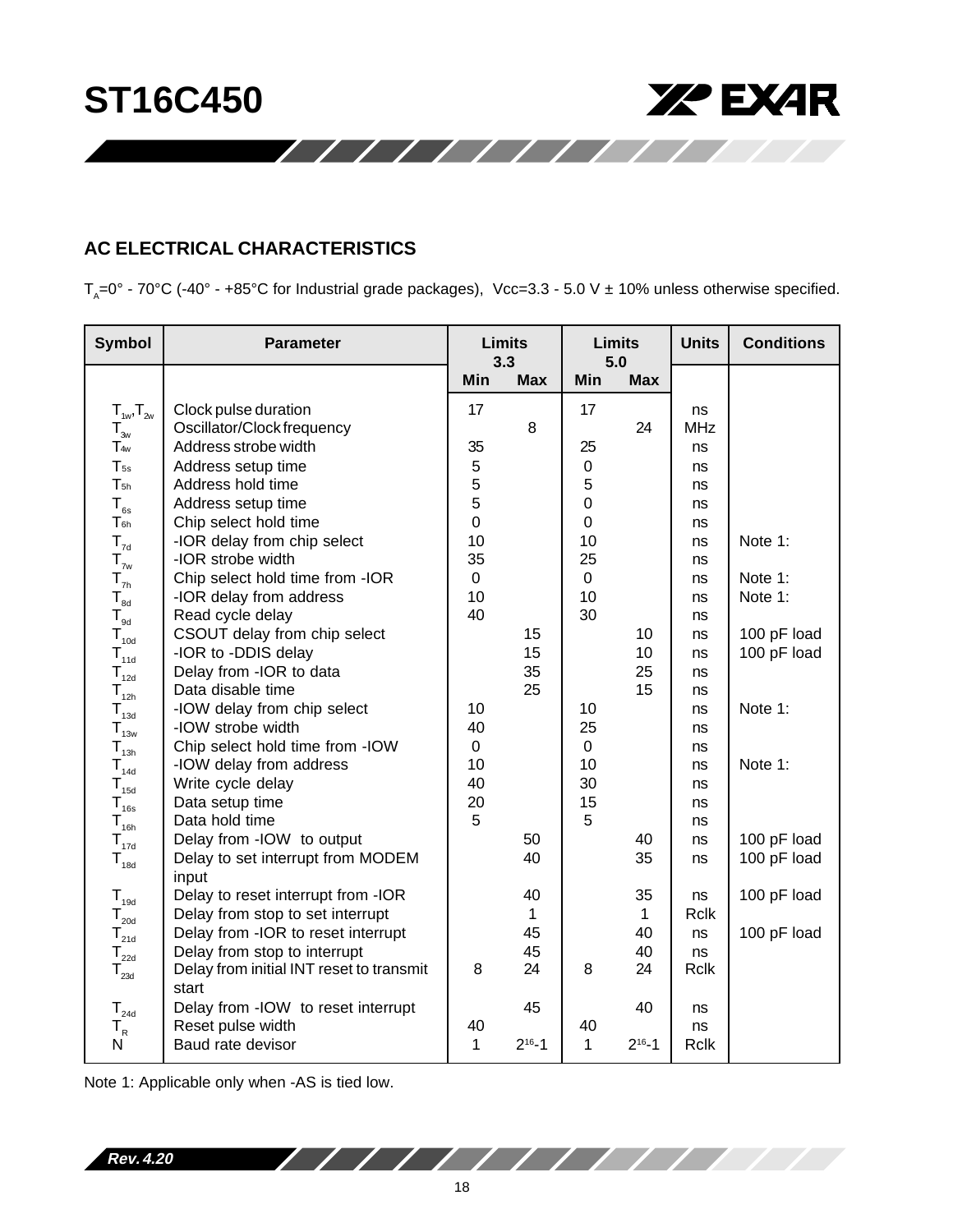

# **ABSOLUTE MAXIMUM RATINGS**

Package dissipation

Supply range 7 Volts Voltage at any pin GND - 0.3 V to VCC +0.3 V Operating temperature  $-40^{\circ}$  C to  $+85^{\circ}$  C<br>Storage temperature  $-65^{\circ}$  C to  $150^{\circ}$  C Storage temperature  $-65^{\circ}$  C to 150° C<br>Package dissipation  $-65^{\circ}$  C to 150° C

# **DC ELECTRICAL CHARACTERISTICS**

 $T_{\text{A}}=0^{\circ}$  - 70°C (-40° - +85°C for Industrial grade packages), Vcc=3.3 - 5.0 V ± 10% unless otherwise specified.

| Symbol                         | <b>Parameter</b>                | <b>Limits</b><br>3.3 |            | <b>Limits</b><br>5.0 |            | <b>Units</b> | <b>Conditions</b>       |
|--------------------------------|---------------------------------|----------------------|------------|----------------------|------------|--------------|-------------------------|
|                                |                                 | Min                  | <b>Max</b> | Min                  | <b>Max</b> |              |                         |
| $V_{ILCK}$                     | Clock input low level           | $-0.3$               | 0.6        | $-0.5$               | 0.6        | V            |                         |
| $V_{HCK}$                      | Clock input high level          | 2.4                  | <b>VCC</b> | 3.0                  | <b>VCC</b> | $\vee$       |                         |
| $V_{\mu}$                      | Input low level                 | $-0.3$               | 0.8        | $-0.5$               | 0.8        | $\vee$       |                         |
| $V_{\scriptscriptstyle\rm IH}$ | Input high level                | 2.0                  |            | 2.2                  | <b>VCC</b> | V            |                         |
| $V_{OL}$                       | Output low level on all outputs |                      |            |                      | 0.4        | $\vee$       | $I_{OL} = 5$ mA         |
| $V_{_{OL}}$                    | Output low level on all outputs |                      | 0.4        |                      |            | $\vee$       | $I_{OL} = 4 \text{ mA}$ |
| $V_{\text{OH}}$                | Output high level               |                      |            | 2.4                  |            | $\vee$       | $I_{OH}$ = -5 mA        |
| $V_{\text{OH}}$                | Output high level               | 2.0                  |            |                      |            | $\vee$       | $I_{OH} = -1$ mA        |
| $I_{\parallel L}$              | Input leakage                   |                      | ±10        |                      | ±10        | μA           |                         |
| $I_{CL}$                       | Clock leakage                   |                      | ±10        |                      | ±10        | μA           |                         |
|                                | Avg power supply current        |                      | 1.3        |                      | 3          | mA           |                         |
| $I_{\rm cc}$                   | Input capacitance               |                      | 5          |                      | 5          | pF           |                         |
|                                |                                 |                      |            |                      |            |              |                         |

**Rev. 4.20**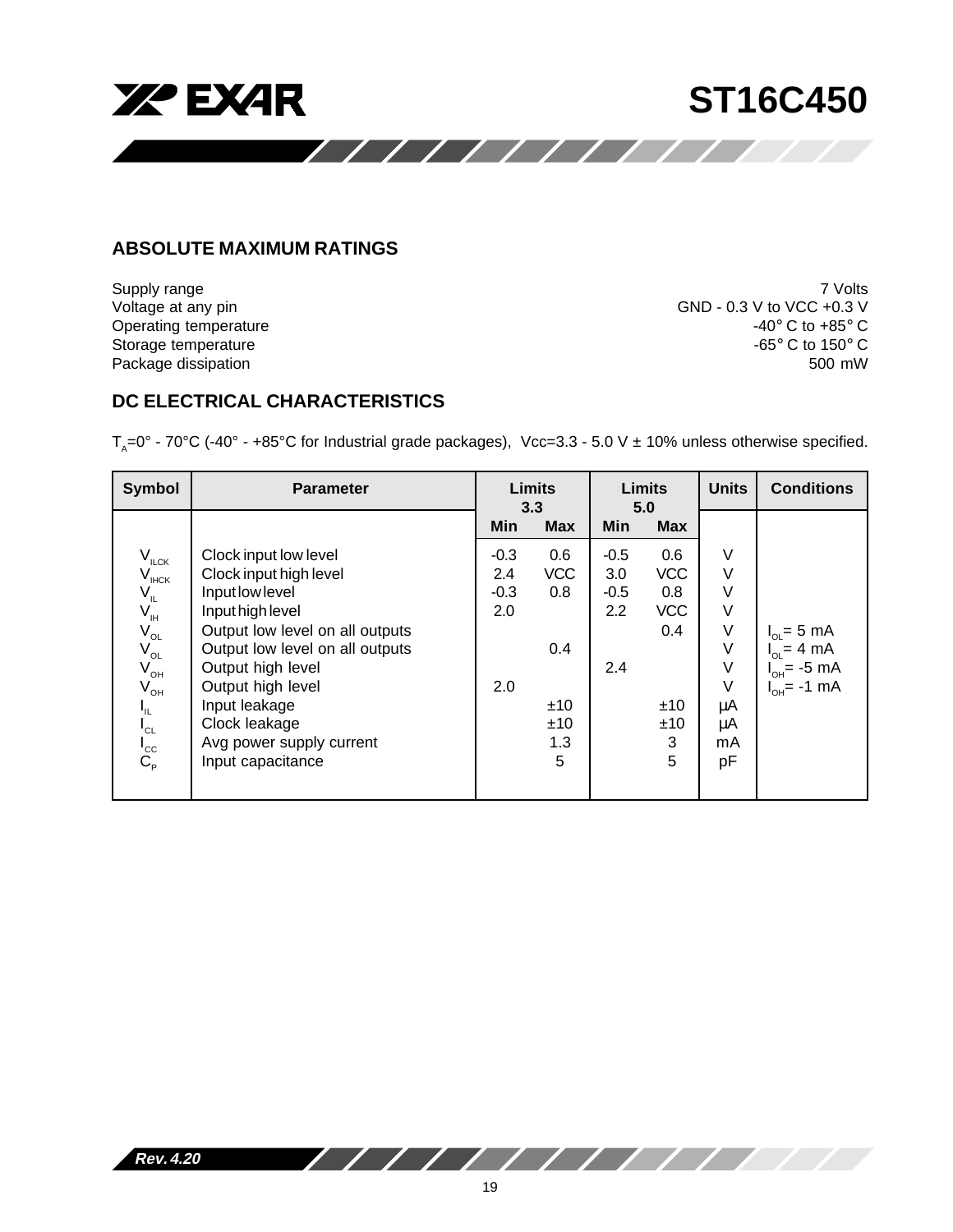



Clock timing

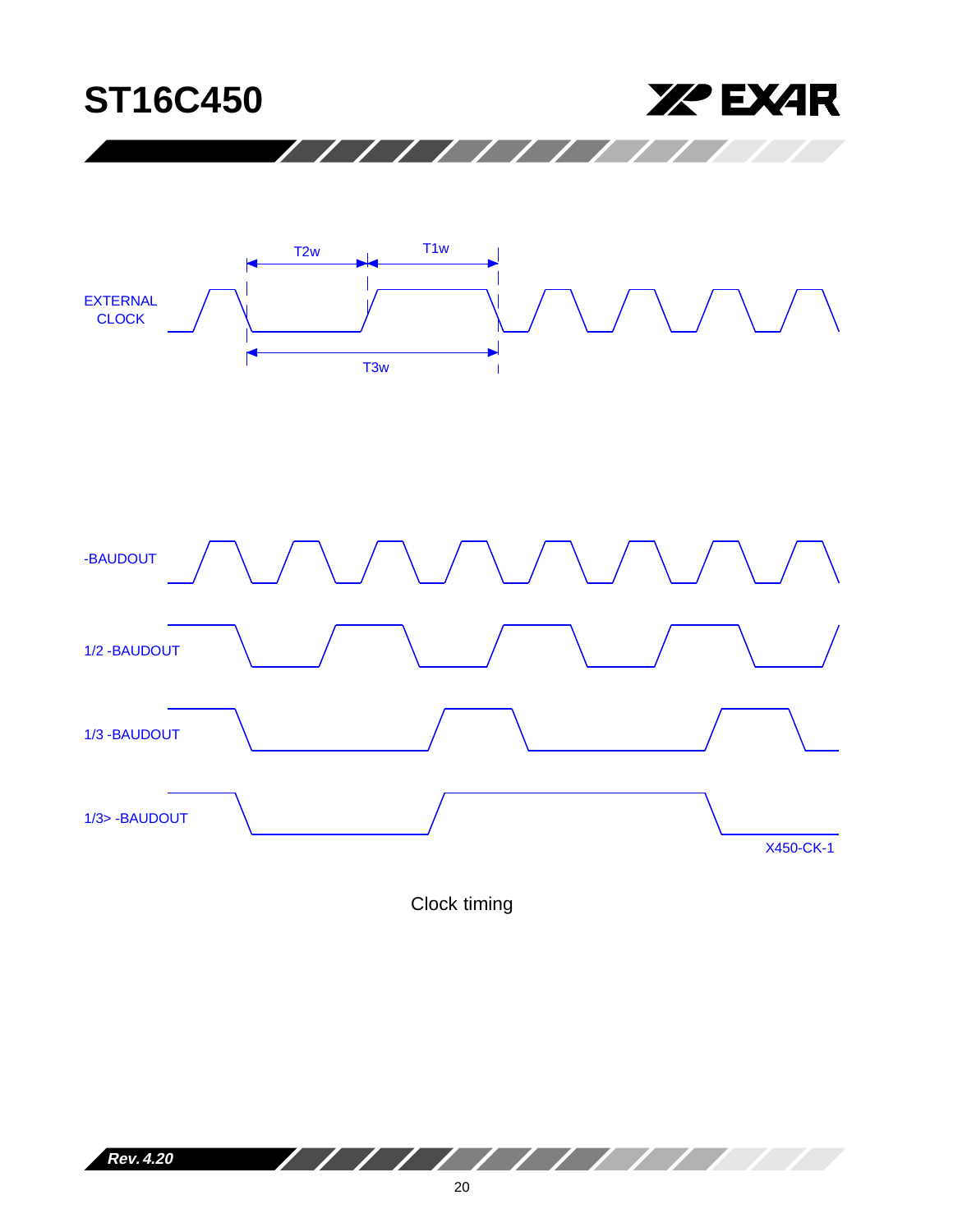





General read timing

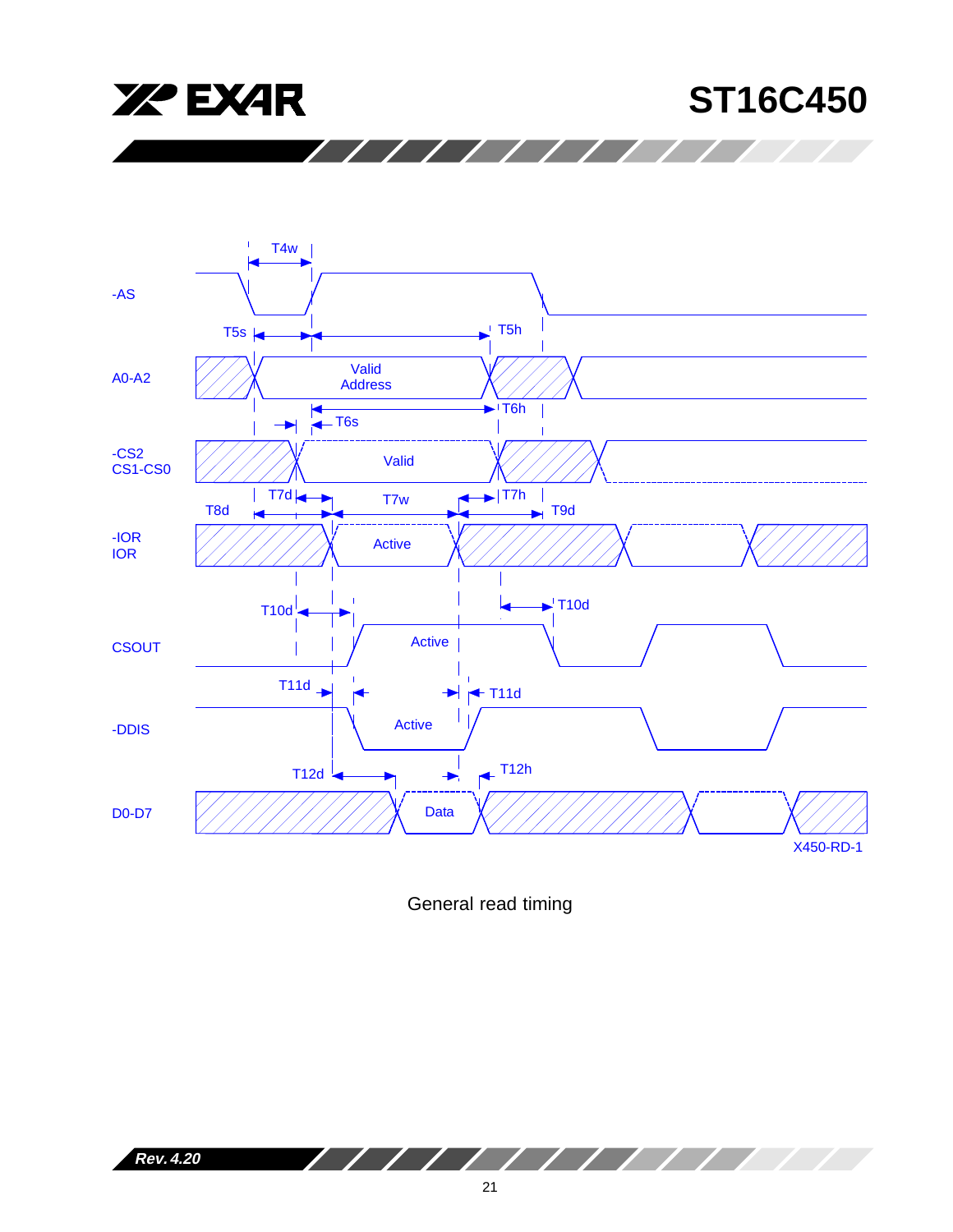



////////

General write timing



∕

///////////////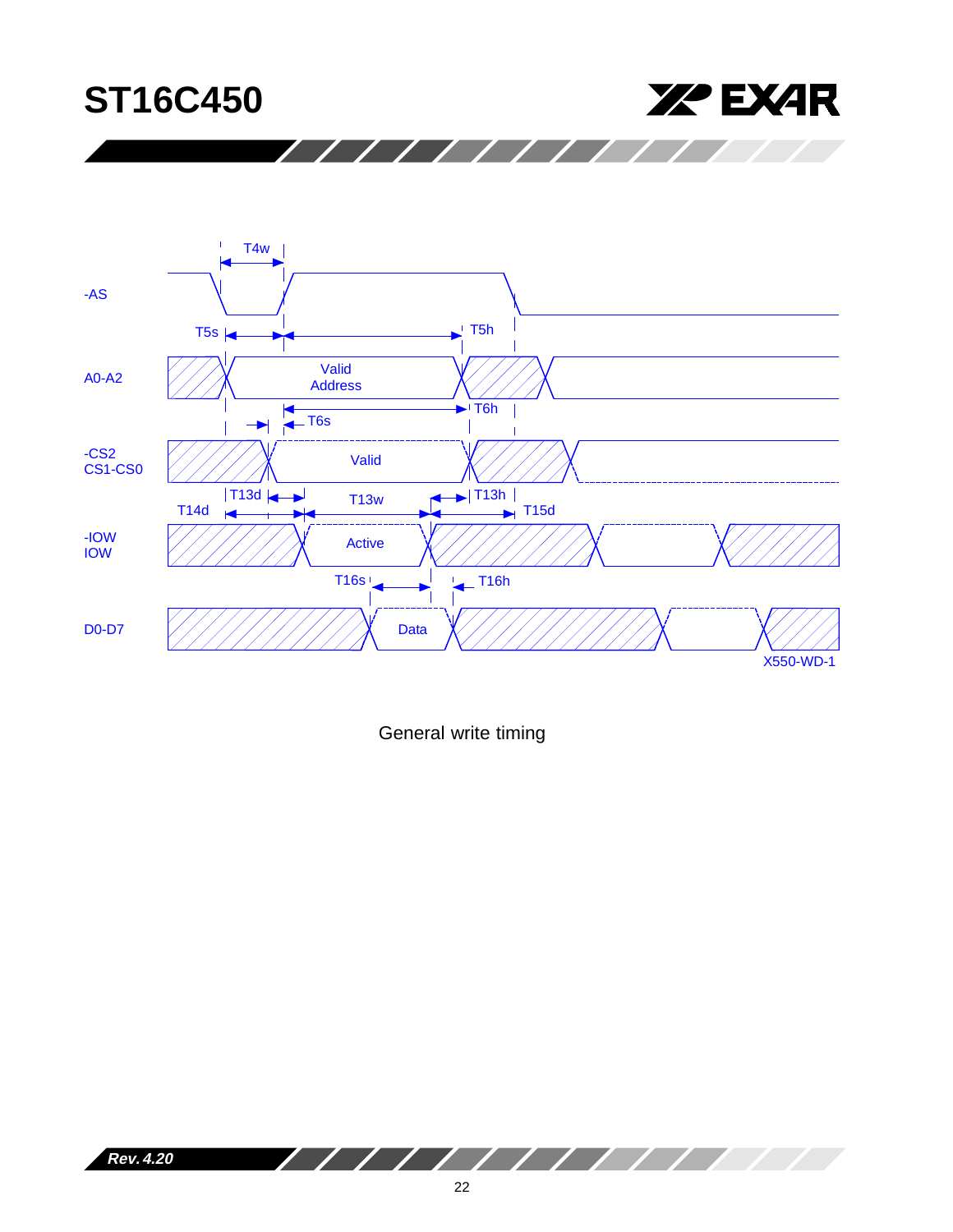



Modem input/output timing

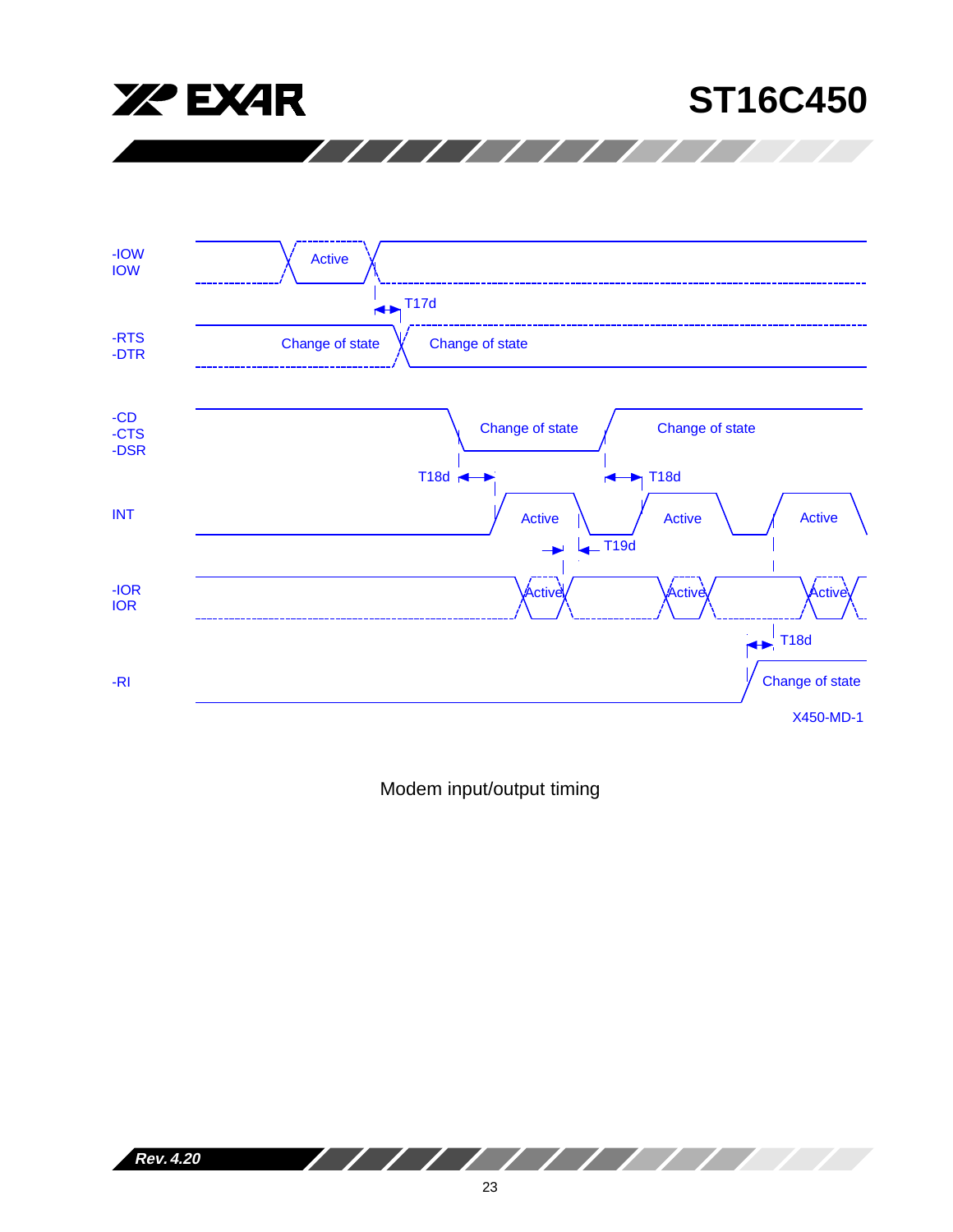



 $\prime$  / / /

Receive timing

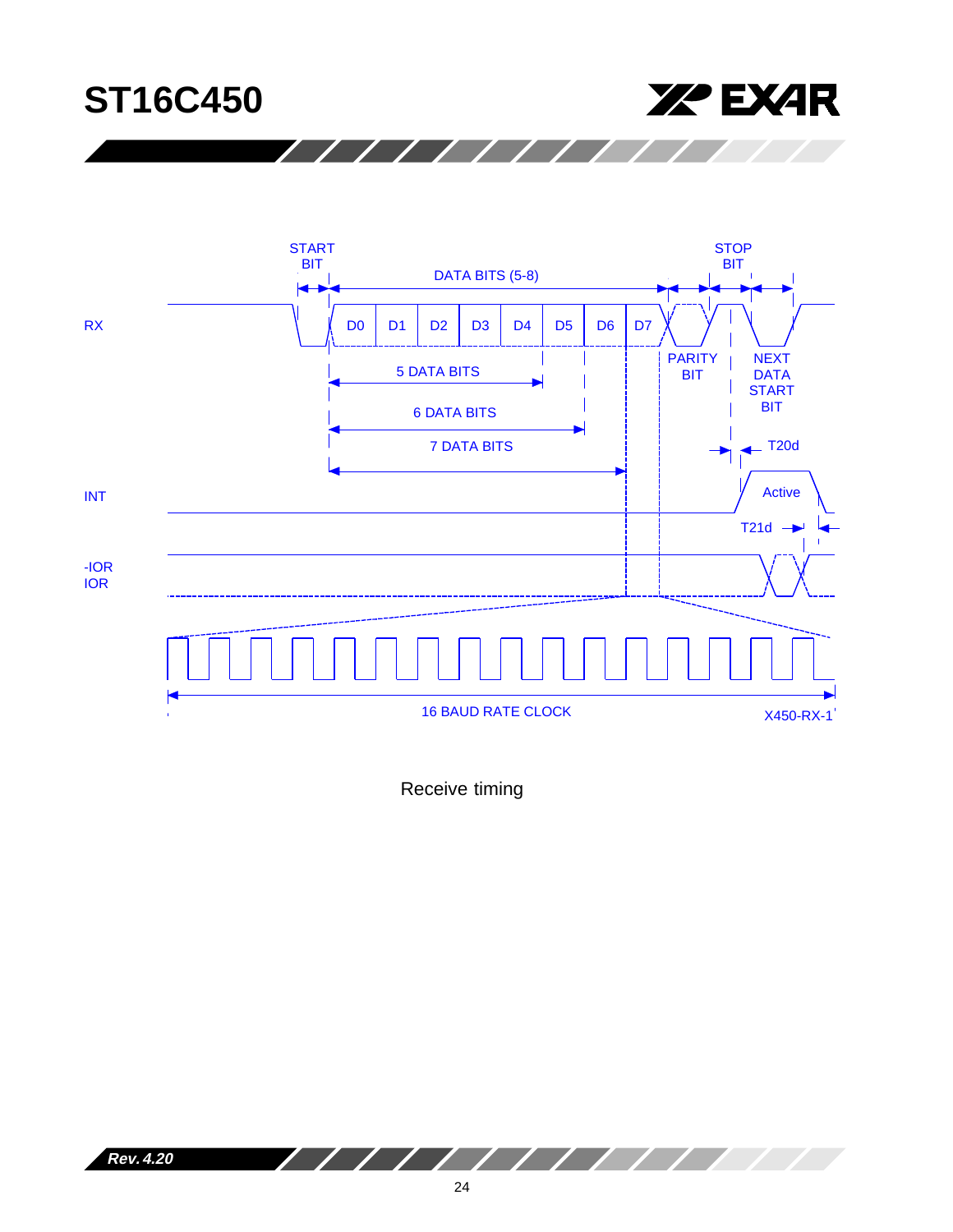





 $\sqrt{1111}$ 

Transmit timing

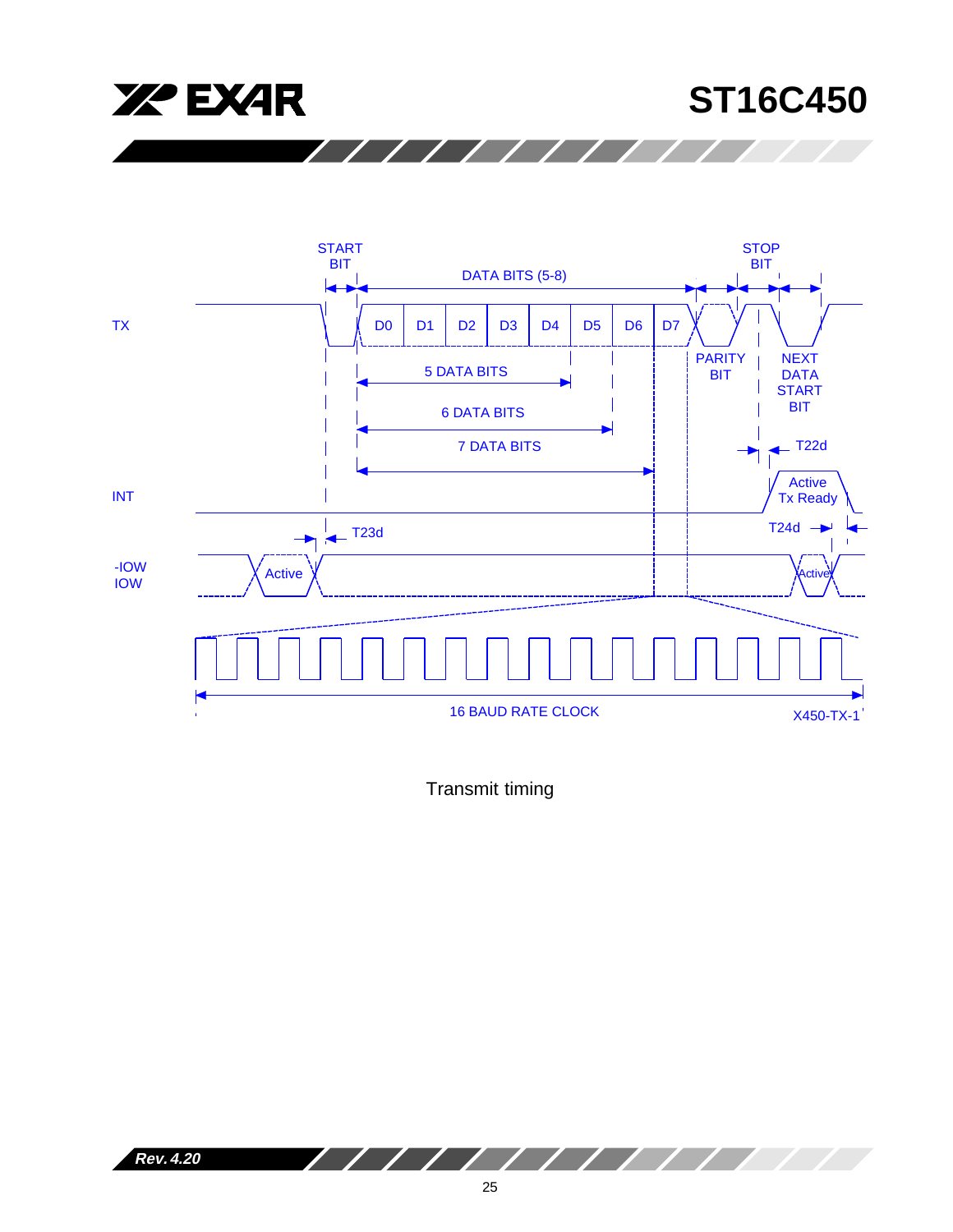

# **PACKAGE OUTLINE DRAWING**



| Note: The control dimension is the inch column |             |               |                    |            |  |
|------------------------------------------------|-------------|---------------|--------------------|------------|--|
| <b>SYMBOL</b>                                  |             | <b>INCHES</b> | <b>MILLIMETERS</b> |            |  |
|                                                | <b>MIN</b>  | <b>MAX</b>    | <b>MIN</b>         | <b>MAX</b> |  |
| A                                              | 0.165       | 0.180         | 4.19               | 4.57       |  |
| $A_1$                                          | 0.090       | 0.120         | 2.29               | 3.05       |  |
| A <sub>2</sub>                                 | 0.020       |               | 0.51               |            |  |
| в                                              | 0.013       | 0.021         | 0.33               | 0.53       |  |
| B <sub>1</sub>                                 | 0.026       | 0.032         | 0.66               | 0.81       |  |
| C                                              | 0.008       | 0.013         | 0.19               | 0.32       |  |
| D                                              | 0.685       | 0.695         | 17.40              | 17.65      |  |
| $D_1$                                          | 0.650       | 0.656         | 16.51              | 16.66      |  |
| $D_2$                                          | 0.590       | 0.630         | 14.99              | 16.00      |  |
| $\mathsf{D}_3$                                 | $0.500$ typ |               |                    | 12.70 typ  |  |
| e                                              | 0.50 BSC    |               |                    | 1.27BSC    |  |
| $H_1$                                          | 0.042       | 0.056         | 1.07               | 1.42       |  |
| H <sub>2</sub>                                 | 0.042       | 0.048         | 1.07               | 1.22       |  |
| R                                              | 0.025       | 0.045         | 0.64               | 1.14       |  |

**Rev. 4.20**

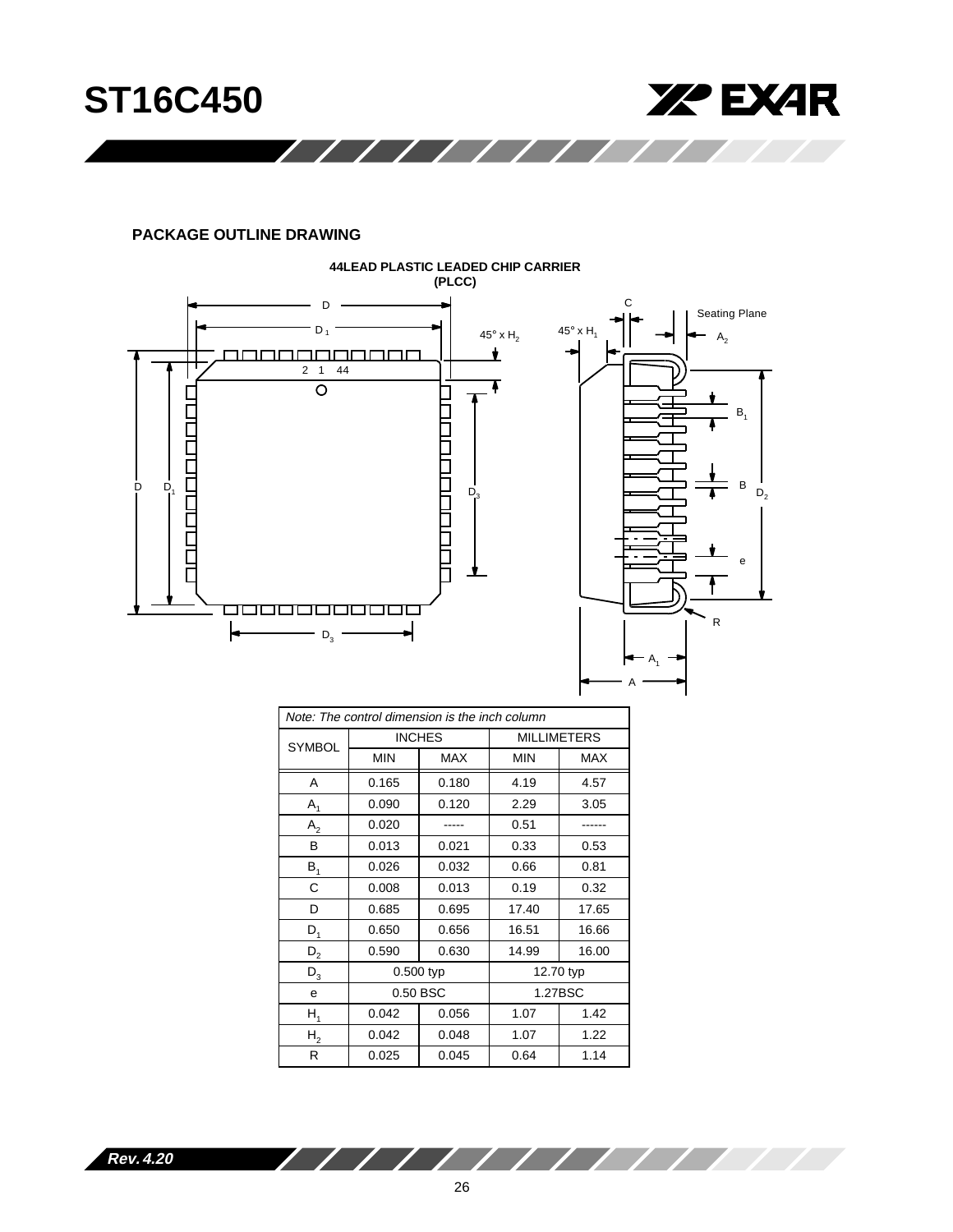

**PACKAGE OUTLINE DRAWING**



| Note: The control dimension is the millimeter column |               |       |                    |         |  |
|------------------------------------------------------|---------------|-------|--------------------|---------|--|
| <b>SYMBOL</b>                                        | <b>INCHES</b> |       | <b>MILLIMETERS</b> |         |  |
|                                                      | <b>MIN</b>    | MAX   | <b>MIN</b>         | MAX     |  |
| A                                                    | 0.039         | 0.047 | 1.00               | 1.20    |  |
| $A_{1}$                                              | 0.002         | 0.006 | 0.05               | 0.15    |  |
| $A_{2}$                                              | 0.037         | 0.041 | 0.95               | 1.05    |  |
| в                                                    | 0.007         | 0.011 | 0.17               | 0.27    |  |
| C                                                    | 0.004         | 0.008 | 0.09               | 0.20    |  |
| D                                                    | 0.346         | 0.362 | 8.80               | 9.20    |  |
| $D_{1}$                                              | 0.272         | 0.280 | 6.90               | 7.10    |  |
| e                                                    | 0.20 BSC      |       |                    | 0.50BSC |  |
| L                                                    | 0.018         | 0.030 | 0.45               | 0.75    |  |
| α                                                    | ∩°            | 7°    | 0°                 | 7°      |  |

 $\overline{\phantom{a}}$ 

 $\overline{\phantom{a}}$ 

Z

g i

**Rev. 4.20**